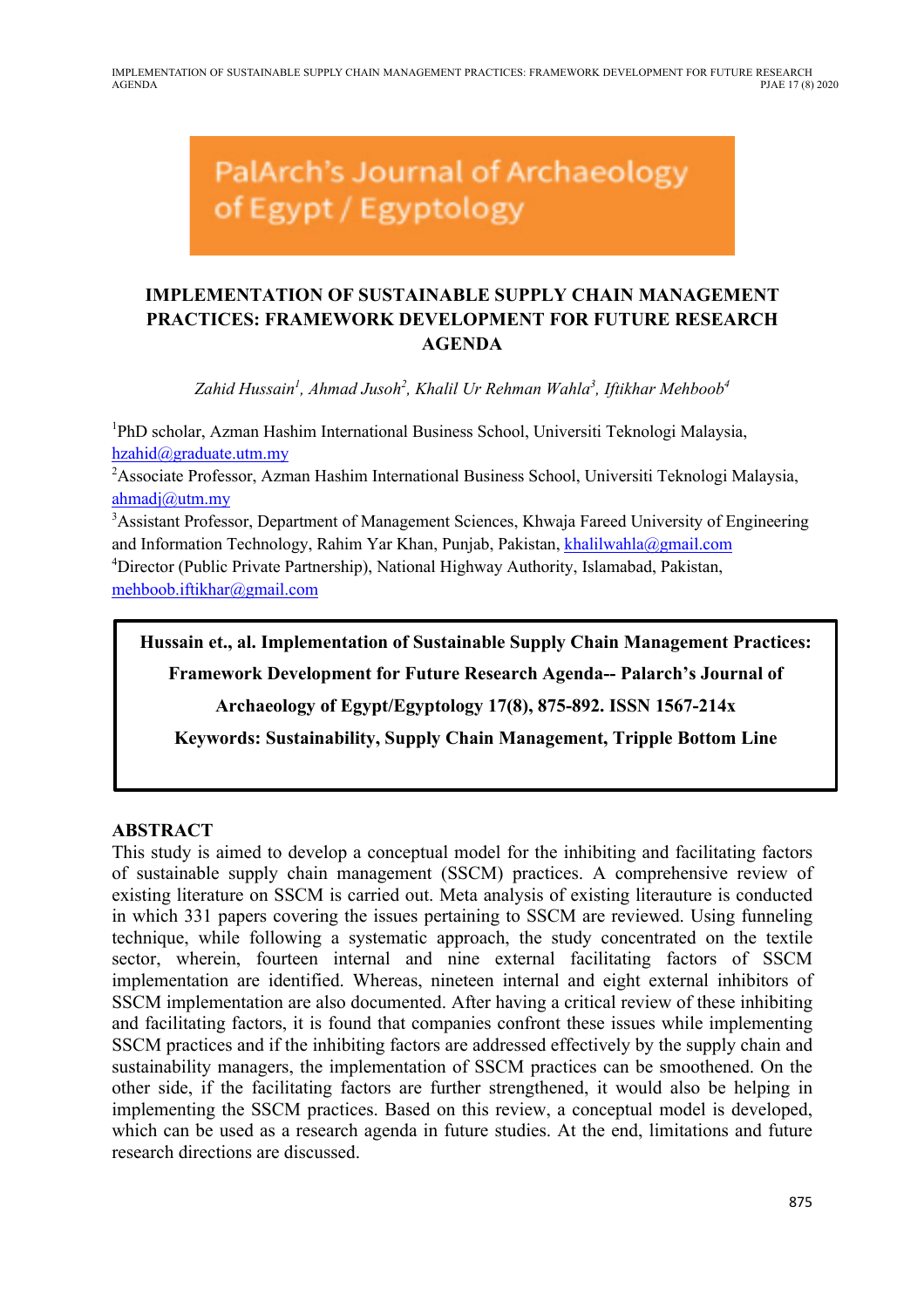# **1. INTRODUCTION**

Economic resources are scarce and there is a hot debate amongst the academics, practitioners and regulators about how well the available resources could be utilized today to ensure their least interrupted availability for future generations. This debate gives rise to a body of knowledge well recognized as sustainability. Triple Bottom Line (TBL) is a holistic approach to achieve sustainability in terms of economic growth, environmental safety and social equality (Slawinski & Bansal, 2015). The debate on sustainability resulted in a number of initiatives taken worldwide by governments, corporate sector and not-for-profit organizations to reduce emissions by following green practices, to develop better societies and to develop economized business solutions (World Commission on Environment and Development, 2019). However, implementation of sustainable practices in the corporate sector has its own implications, especially, when the business organizations have to keep a balance between the costs associated with the implementation of sustainable practices and the profitability (Husted & Sousa-Filho, 2017; Clayton & Radcliffe, 2018). Studies suggest that sustainable practices bring competitive advantage for the businesses in today's complex environment, as by taking sustainable initiatives, they develop new competencies (Saeed & Kersten, 2019).

With the rise of globalization, developments in the field of information and communication technologies, better public infrastructure and logistics and shorter product life cycle, it has become very critical for the businesses that how well they are able to manage their supply chains (Saeed, Waseek, & Kersten, 2017). Efforts to integrate sustainable practices in the core business functions i.e. procurement, logistics and knowledge management give rise to an interdisciplinary field referred to as SSCM (Rajeev, Pati, Padhi, & Govindan, 2017). Within this context, a number of standards evolved over time to enable the supply chains more and more sustainable such as EMAS Environmental Management Systems, Valdez Principles and Cleaner Production Programme etc. (Balkau & Sonnemann, 2011). Adopting such SSCM practices bring competitive advantage for the businesses in the supply chains (Jia, Zuluaga-Cardona, Bailey, & Rueda, 2018).

In the textile industry, developing strong supply chains is considered as a competitive advantage, as it helps to ensure delivery of best value to the customers, as well as controlling supply chain risks, dynamism and source complexities in a globalized world (Clayton & Radcliffe, 2018). The role of supply chain management becomes more crucial in the textile sector when it comes to the main success factor i.e. quality, which remains a key concern throughout the supply chain (Cooper, 2010). It requires a very close interaction among all the supply chain partners (Chen & Fung, 2013), however, it is also a fact that supply chain in the textile sector is a complex and long procedure, have a globalized effect, starting from cotton farms to end-user, it passes through a number of processes (Ellen MacArthur Foundation, 2017). Therefore, ensuring quality throughout the value additive processes is challenging. On the other side, the growing consumption of textile products due to fast fashion trends, changing consumer living styles and rising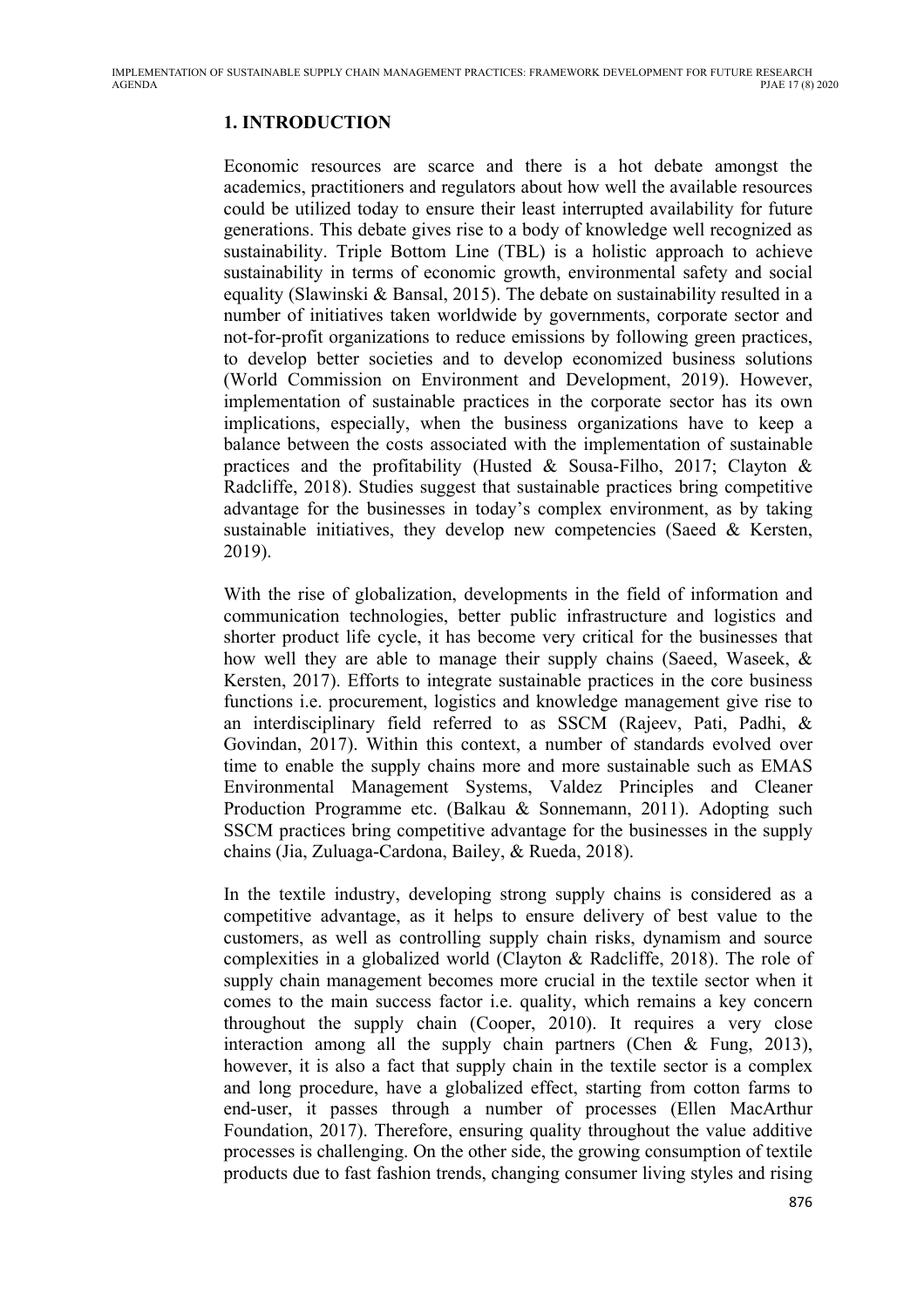income levels have social, environmental and economic concerns, therefore, there is more demand of sustainable textile products around the globe (Sweeny, 2015). Consequently, textile producers are obliged to act sustainably to meet stakeholder expectations, build-up a socially responsible reputation and credibility of their suppliers (Oelze, Sustainable Supply Chain Management Implementation–Enablers and Barriers in the Textile Industry, 2017). They have to ensure a range of SSCM practices such as ethical manufacturing, material diversity, usability, reusability, recyclability, efficiency, cost effectivity, resource exchange and optimized utilization of resources (Fletcher, 2013), to meet the sustainability requirements of their multinational customers and brands.

However, while implementing the various SSCM practices, the focal companies in the textile sector confront a range of inhibiting factors, while at the same time, some factors play a significant facilitating role. A number of studies are conducted in various economic and industrial contexts such as Walker, et al. (2008), Rasool, et al. (2016), Stremlau (2016), Kumar & Rahman (2017), Oelze (2017), Rajeev, et al. (2017), Movahedipour, et al. (2017), (Ansari & Kant (2017), Dubey, et al. (2017), Panigrahi & Rao (2018), Waqas, et al. (2018), Kaura, et al. (2018), Jia, et al. (2018), Desore & Narula (2018), Caldera, et al. (2019), Koberg & Longoni (2019), and Raut, et al. (2019), which suggest that by identification of inhibitors and facilitators of SSCM practices, a far better understanding can be developed about the core issues of SSCM implementation.

This background motivated the researchers to carry out a comprehensive review of existing literature on implementation of SSCM practices so that a range of inhibiting and facilitating factors could be identified from the studies conducted in various country and industry context. This will enable the researchers to develop a framework for future research in the field of SSCM with specific reference to the textile industry. Therefore, the aim of the current study is to develop a theoretical framework showing which factors inhibit and which factors facilitate the implementation of SSCM practices, by conducting a comprehensive review of existing literature on SSCM.

The remainder of the study is presented as per the following outline. In the next section, the methodology of the study is defined and in the next section, a critical discussion is made on the inhibiting and facilitating factors. Whereas, in the last section, conclusions are drawn.

## **2. METHODOLOGY**

Comprehensive review of existing literature is carried out by following a systematic methodology, in which existing empirical and theoretical evidence pertaining to inhibiting and facilitating factors of SSCM is synthesized, in a step-by-step manner. Systematic literature review methodology helps the researchers to have a deep insight on the field of inquiry, as well as synthesizing the empirical and theoretical work by following a set criterion of searching and reviewing the existing literature (Booth, Papaioannou, & Sutton, 2016). As a first step, a broader search of research studies was conducted in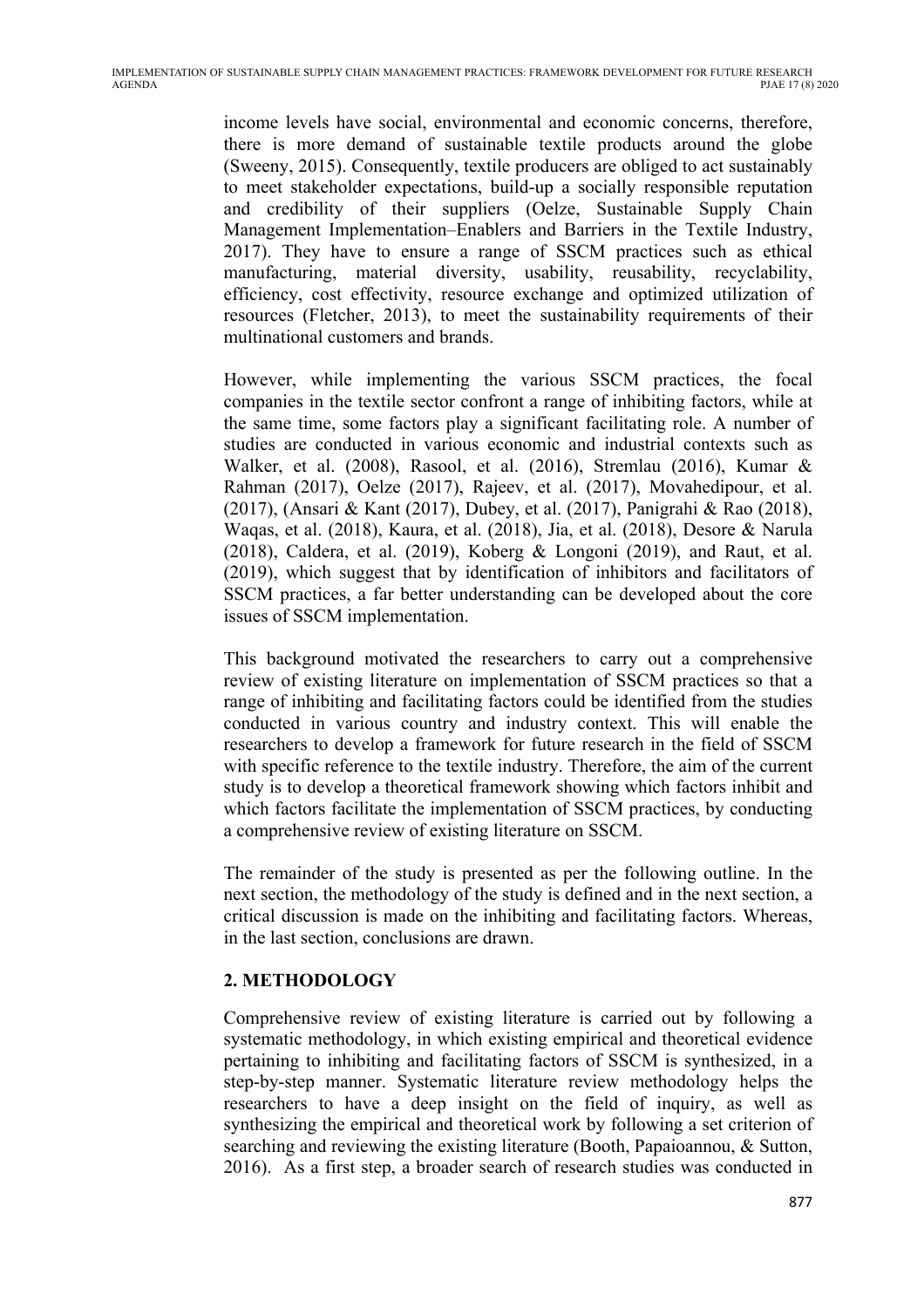reputed scholarly databases namely Emerald, Science Direct, Wiley Online and Springer by using key workds i.e. "sustainabale supply chain management practices", "sustainability in supply chains", "inhibitors / barriers of sustainable supply chain management practices" and "facilitators / motivators of sustainable supply chain management practices". As one of the inclusion criteria, studies published during the period from 2000 to 2019 were considered in the review.

Various filters were applied regarding publication year, area of study, relevance, title, peer-reviewed and availability. Overall, 331 studies meeting the set criteria are reviewed from the field of SSCM in this study. Figure 1 shows that only one study is found in the year 2000. Whereas, an increasing trend in research publications on SSCM can be observed from the year 2005 onward. Studies reviewed are conducted in different countries including both developed and developing; 58 countries, and in different industries; 40 industries. With regards to the textile and apparel industry, 64 studies are found on SSCM, out of which 28 studies are found on inhibitors and 24 studies on facilitators of SSCM implementation in different industries and different country contexts.



Figure 1: Year Wise Number of Papers Reviewed in the Study

On the basis of meta-analysis, a country-wise / sector-wise summary of papers reviewed in this study on SSCM implementation is presented in Table 1.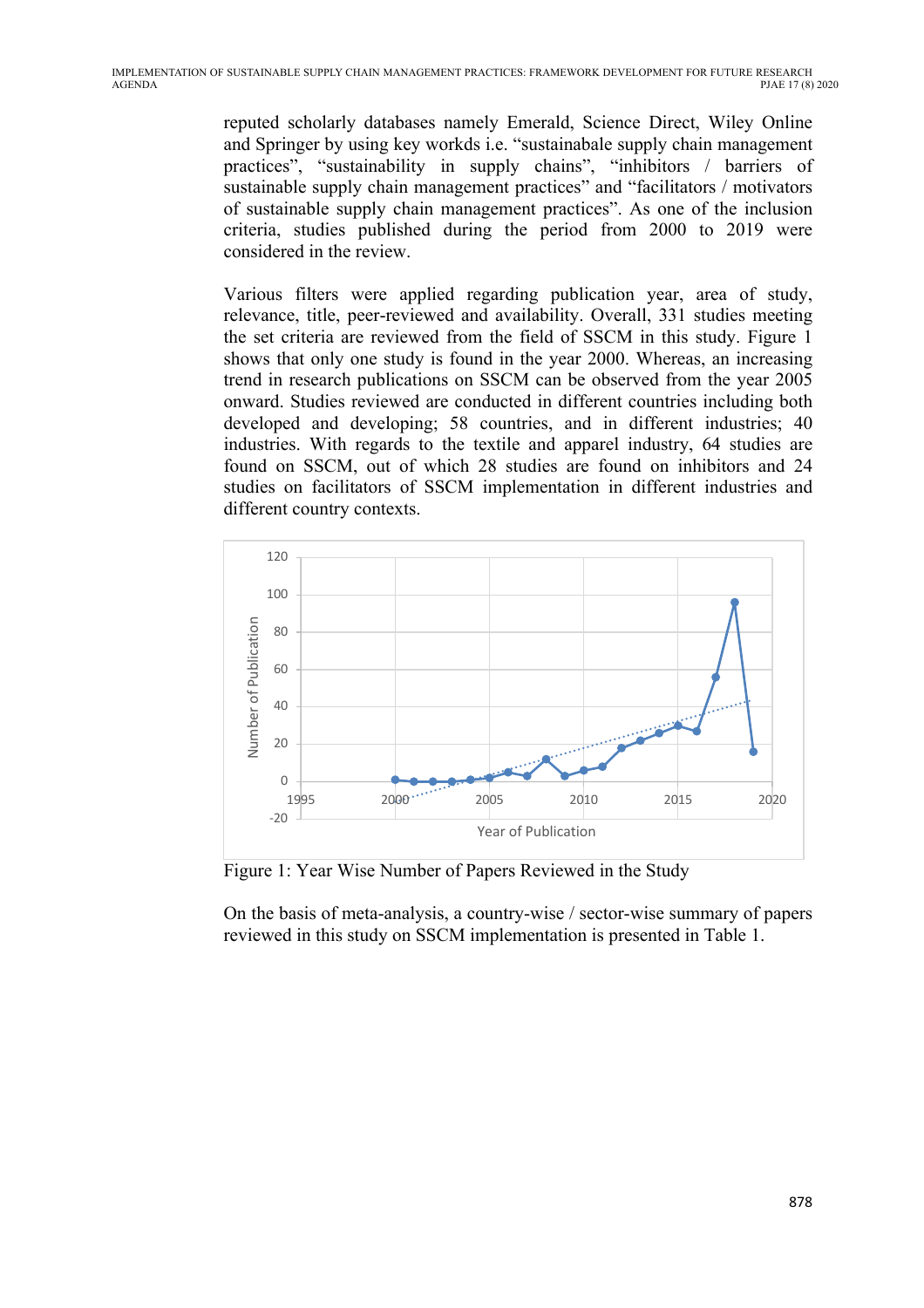|                       | Asian<br>countries | $\label{eq:subdual} {\rm Australia}$ | Bangladesh | Belgium        | $_{\rm Brazil}$         | $\mbox{Brazil\,}/$ Italy | $\mathop{\mathrm{Canada}}$ | ${\rm China}$  | China, United<br>States, United | China, Europe,<br>USA, Asia | $\begin{array}{c} \mathrm{China}, \mathrm{Homg} \\ \mathrm{Kong} \end{array}$ | $\mathop{\mathrm{Colombia}}$ | ${\rm Egpt}$ | Ethiopia       | Europe         | $\ensuremath{\mathsf{Findand}}$ | Germany      | Gulf Countries | $\operatorname{Hom}\nolimits_{\mathbf{g}}\operatorname{Kong}\nolimits$ | $\mathop{\mathrm{India}}$ | $\mbox{India}$ / $\mbox{China}$ | Indonesia | $_{\rm Iran}$  | $_{\rm Italy}$ | $_{\rm Jordan}$ | Korea          | Malaysia       | Mexico       | Netherlands  |
|-----------------------|--------------------|--------------------------------------|------------|----------------|-------------------------|--------------------------|----------------------------|----------------|---------------------------------|-----------------------------|-------------------------------------------------------------------------------|------------------------------|--------------|----------------|----------------|---------------------------------|--------------|----------------|------------------------------------------------------------------------|---------------------------|---------------------------------|-----------|----------------|----------------|-----------------|----------------|----------------|--------------|--------------|
| Multiple<br>Sectors   | $\mathbf{1}$       |                                      |            |                |                         |                          |                            |                | $\overline{2}$                  | 2                           | $\mathbf{1}$                                                                  | $\mathbf{1}$                 | 1            |                | $\mathbf{1}$   |                                 | $\mathbf{3}$ |                |                                                                        | $\overline{4}$            |                                 |           |                |                |                 |                |                |              |              |
| Textile/Apparel       | $\mathbf{1}$       |                                      | 5          |                |                         | $\mathbf{1}$             |                            | $\overline{3}$ |                                 | $\mathbf{1}$                |                                                                               |                              |              |                | $\overline{3}$ |                                 |              |                | $\overline{2}$                                                         | 13                        |                                 |           |                |                |                 |                |                |              | $\mathbf{1}$ |
| Computing<br>Sciences |                    | $\mathbf{1}$                         |            |                |                         |                          |                            |                |                                 |                             | $\mathbf{1}$                                                                  |                              |              |                |                |                                 |              |                |                                                                        |                           |                                 |           |                |                |                 |                |                |              |              |
| Construction          |                    | $\mathbf{1}$                         |            |                | $\overline{1}$          |                          | $\mathbf{1}$               |                |                                 |                             | $\overline{2}$                                                                |                              |              |                |                |                                 | 1            |                |                                                                        |                           |                                 |           |                |                |                 |                |                |              | $\mathbf{1}$ |
| Manufacturing         |                    | $\overline{2}$                       |            |                | -1                      |                          | $\mathbf{1}$               | 6              |                                 |                             |                                                                               |                              |              | $\mathbf{1}$   |                | 2                               |              |                |                                                                        | 12                        |                                 |           |                | 1              |                 |                |                |              |              |
| leather               |                    |                                      |            |                |                         |                          |                            |                |                                 |                             | $\overline{\mathbf{3}}$                                                       |                              |              |                |                |                                 |              |                |                                                                        |                           |                                 |           |                |                |                 |                |                |              |              |
| Automotive            |                    |                                      |            | $\overline{2}$ | $\overline{\mathbf{3}}$ |                          | $\overline{4}$             |                |                                 |                             |                                                                               | $\mathbf{1}$                 | 1            |                |                |                                 |              |                |                                                                        | $\,8\,$                   |                                 |           |                |                |                 |                | $\overline{2}$ |              |              |
| Electronics           |                    |                                      |            |                | -1                      |                          | $\mathbf{1}$               |                |                                 |                             | $\overline{1}$                                                                |                              |              |                |                |                                 |              |                |                                                                        | $\mathbf{1}$              |                                 |           |                |                |                 |                |                |              |              |
| Oil and Gas           |                    |                                      |            |                |                         |                          |                            |                |                                 |                             |                                                                               |                              |              |                |                |                                 |              |                |                                                                        | $\mathbf{1}$              |                                 |           |                |                |                 |                |                |              |              |
| Food                  |                    | $\mathbf{1}$                         |            |                |                         |                          |                            |                |                                 | $\overline{1}$              |                                                                               |                              |              | $\overline{1}$ |                |                                 |              |                | $\overline{1}$                                                         | $\mathbf{1}$              |                                 |           | $\mathbf{1}$   |                |                 |                |                |              |              |
| Agriculture           |                    |                                      |            |                |                         | $\overline{2}$           |                            |                |                                 |                             | $\overline{1}$                                                                |                              |              |                |                |                                 |              |                |                                                                        |                           |                                 |           |                |                |                 |                |                |              |              |
| Dairy                 |                    |                                      |            |                |                         |                          |                            |                |                                 |                             |                                                                               |                              |              |                |                |                                 |              |                |                                                                        | $\sqrt{2}$                |                                 |           |                |                |                 |                |                |              |              |
| Mining                |                    |                                      |            |                |                         | $\overline{1}$           |                            |                |                                 |                             | $\overline{1}$                                                                |                              |              |                |                |                                 |              |                |                                                                        | $\mathbf{1}$              |                                 |           |                |                | $\mathbf{1}$    | -1             |                |              |              |
| Rubber                |                    |                                      |            |                |                         |                          |                            |                |                                 |                             |                                                                               |                              |              |                |                |                                 |              |                |                                                                        | $\mathbf{1}$              |                                 |           |                |                |                 |                |                | $\mathbf{1}$ |              |
| Hospitality           |                    |                                      |            |                |                         |                          | $\mathbf{1}$               |                |                                 |                             |                                                                               |                              |              |                |                |                                 |              |                |                                                                        |                           |                                 |           |                |                | $\mathbf{1}$    |                |                |              |              |
| Cosmetics             |                    |                                      |            |                |                         |                          |                            |                |                                 |                             |                                                                               |                              |              | $\lambda$      |                |                                 |              |                | $\lambda$                                                              |                           |                                 |           | $\overline{1}$ | 1              |                 |                | $\mathbf{1}$   |              |              |
| Private sector        |                    |                                      |            | $\overline{4}$ |                         |                          |                            |                |                                 |                             | $\overline{1}$                                                                |                              |              |                |                | 2                               |              |                | $\overline{1}$                                                         |                           |                                 |           |                | $\mathbf{1}$   |                 |                |                |              |              |
| Pub/Private           |                    |                                      |            |                |                         |                          |                            |                |                                 |                             | $\sqrt{2}$                                                                    |                              |              |                |                |                                 |              |                |                                                                        |                           |                                 |           |                |                | $\mathbf{1}$    |                |                |              |              |
| Public sector         |                    |                                      |            |                |                         |                          |                            |                |                                 |                             | 5                                                                             |                              |              |                |                |                                 |              |                |                                                                        |                           |                                 |           |                |                |                 |                | -1             |              |              |
| Total                 | $\overline{2}$     | 5                                    | 8          | 6              | $\overline{7}$          | $\overline{4}$           | $\,8\,$                    | 15             | $\overline{3}$                  | $\overline{4}$              | 18                                                                            | $\overline{c}$               | 3            | $\overline{2}$ | $\overline{4}$ | 6                               | 6            | $\sqrt{2}$     | $\overline{4}$                                                         | 44                        |                                 |           | $\overline{2}$ | $\overline{4}$ | $\mathbf{3}$    | $\overline{2}$ | $\tau$         | $\sqrt{2}$   | $\sqrt{2}$   |

Table 1: Country-wise - Sector Wise Summary of Total Research Papers (1/2)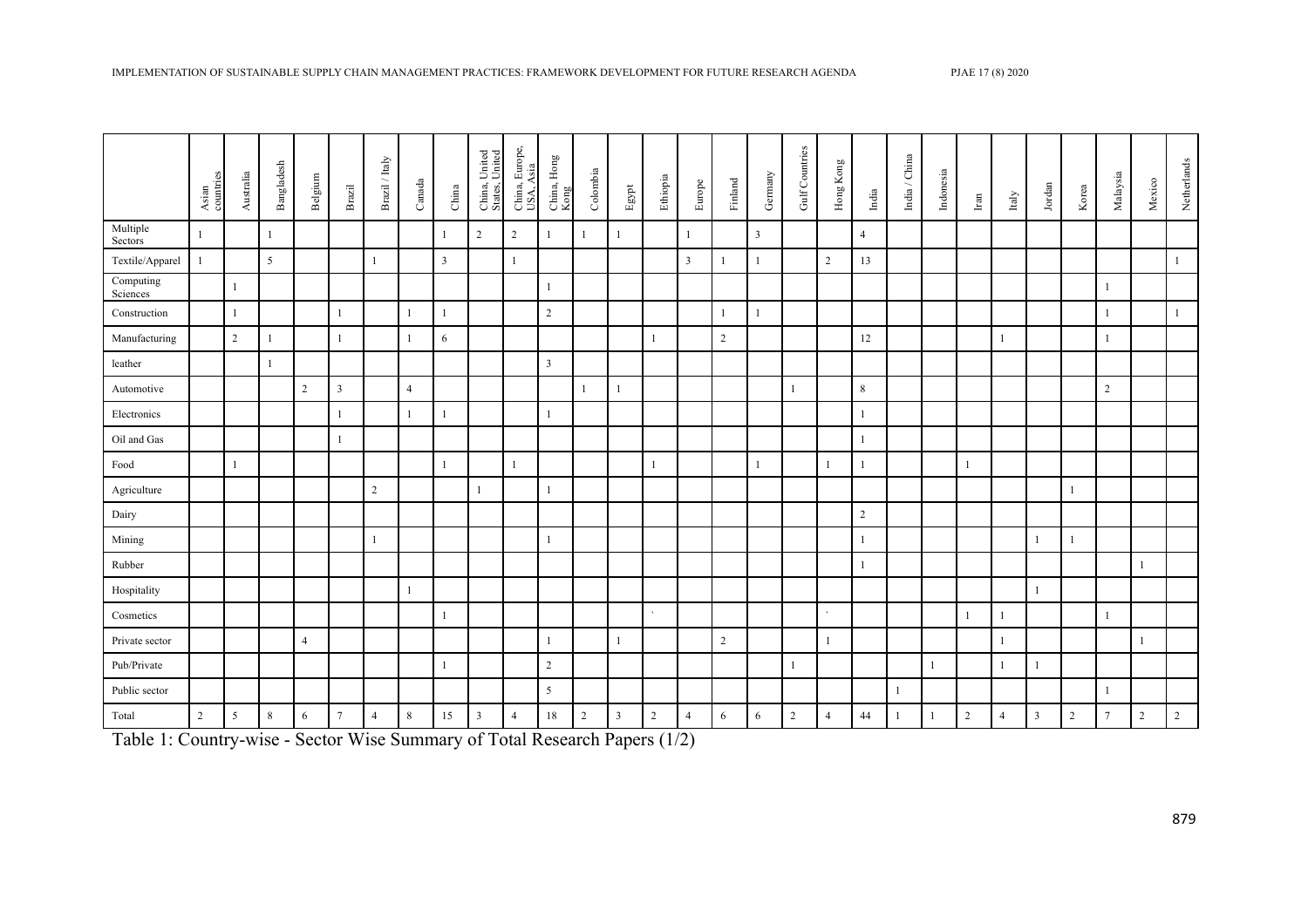|                       | New Zealand | Oman         | Pakistan       | $\begin{array}{c} \textbf{Pakistan}\ / \\ \textbf{Bangladesh} \end{array}$ | Pakistan / UK | $\frac{\text{Pakistan}}{\text{Canada}}$ | Portugal       | Qatar          | South east<br>Asia | $_{\rm Spain}$          | $\frac{\mbox{Spin}\,}{\mbox{Gemany}}$ | Sri Lanka      | Sweden         | Switzerland    | Taiwan         | $\rm Thailand$ and | Turkey                  | UAE          | $\gtrsim$               | UK/Gernany | UK/India       | USA            | Vietnam      | Western<br>countries | Multiple<br>Countries | TOTAL          |
|-----------------------|-------------|--------------|----------------|----------------------------------------------------------------------------|---------------|-----------------------------------------|----------------|----------------|--------------------|-------------------------|---------------------------------------|----------------|----------------|----------------|----------------|--------------------|-------------------------|--------------|-------------------------|------------|----------------|----------------|--------------|----------------------|-----------------------|----------------|
| Multiple<br>Sectors   |             | $\mathbf{1}$ | 10             |                                                                            |               |                                         |                |                |                    |                         |                                       |                | $\mathbf{1}$   |                |                |                    |                         |              | 1                       |            |                | 2              |              |                      | 5                     | 39             |
| Textile/Apparel       |             |              | $\mathfrak{S}$ |                                                                            | $\mathbf{1}$  | $\mathbf{1}$                            |                |                |                    | $\overline{\mathbf{3}}$ | $\overline{2}$                        | $\overline{2}$ | -1             | $\overline{2}$ | $\mathbf{1}$   |                    | $\mathbf{1}$            | $\mathbf{1}$ | $\overline{2}$          |            | $\mathbf{1}$   | $\overline{3}$ |              | 1                    | 1                     | 64             |
| Computing<br>Sciences |             |              |                |                                                                            |               |                                         |                |                |                    |                         |                                       |                |                |                |                |                    |                         |              | 1                       |            |                |                |              |                      |                       | 5              |
| Construction          |             |              |                |                                                                            |               |                                         | $\mathbf{1}$   |                |                    |                         |                                       | $\mathbf{1}$   |                |                |                |                    |                         |              | 1                       |            |                | $\overline{1}$ |              |                      |                       | 15             |
| Manufacturing         |             |              | $\mathbf{1}$   |                                                                            |               |                                         |                |                |                    |                         |                                       |                | $\mathbf{1}$   |                |                |                    |                         |              |                         |            | $\mathbf{1}$   |                |              |                      |                       | 31             |
| leather               |             |              | $\sqrt{2}$     |                                                                            |               |                                         | $\mathbf{1}$   |                |                    |                         |                                       |                | $\overline{1}$ |                |                |                    |                         |              |                         |            |                |                |              |                      | $\overline{3}$        | 11             |
| Automotive            |             |              | $\mathbf{1}$   |                                                                            | -1            | 1                                       |                |                |                    |                         |                                       |                | 2              |                |                |                    |                         |              | $\mathbf{1}$            |            |                |                |              |                      |                       | 28             |
| Electronics           |             |              | $\mathbf{1}$   |                                                                            |               | $\mathbf{1}$                            |                |                |                    |                         | $\sqrt{2}$                            | $\mathbf{1}$   |                |                |                |                    |                         |              |                         |            |                | $\overline{1}$ |              |                      |                       | 11             |
| Oil and Gas           |             |              |                |                                                                            |               |                                         |                |                |                    |                         | $\mathbf{1}$                          |                | -1             |                |                |                    | 1                       |              | 1                       |            |                | -1             |              |                      | $\mathbf{3}$          | 10             |
| Food                  |             |              | $\overline{1}$ | $\overline{2}$                                                             |               |                                         |                |                | $\mathfrak{Z}$     |                         | $\mathbf{3}$                          |                |                |                |                |                    |                         |              | $\overline{2}$          |            |                | $\overline{1}$ |              |                      |                       | 21             |
| Agriculture           |             |              | $\sqrt{2}$     |                                                                            |               |                                         |                |                |                    |                         | $\overline{4}$                        |                |                |                |                |                    |                         |              | $\overline{\mathbf{3}}$ |            |                |                |              |                      | $\sqrt{2}$            | 16             |
| Dairy                 |             |              |                |                                                                            |               |                                         |                |                |                    |                         |                                       |                |                |                |                |                    |                         |              |                         |            |                |                |              |                      |                       | $\overline{2}$ |
| Mining                |             |              |                |                                                                            |               |                                         | $\mathbf{1}$   |                |                    |                         |                                       |                | 2              | 1              |                |                    |                         |              |                         |            |                |                |              |                      |                       | 9              |
| Rubber                |             |              |                |                                                                            |               |                                         |                |                |                    |                         | $\mathbf{1}$                          |                |                |                |                |                    | $\mathbf{1}$            |              |                         |            |                | $\mathbf{1}$   |              |                      | $\overline{2}$        | 9              |
| Hospitality           |             |              |                |                                                                            |               |                                         |                |                | 1                  | 1                       |                                       |                |                |                |                |                    |                         |              |                         |            |                |                |              |                      |                       | $\overline{4}$ |
| Cosmetics             |             |              |                |                                                                            |               |                                         |                |                |                    |                         |                                       |                |                |                |                | $\mathbf{1}$       |                         |              |                         |            |                | 6              |              |                      | -1                    | 12             |
| Private sector        |             |              | $\overline{3}$ |                                                                            |               |                                         |                |                |                    |                         |                                       |                |                |                |                |                    |                         |              |                         |            |                |                |              |                      | $\mathbf{1}$          | 15             |
| Pub/Private           |             |              | $\mathbf{3}$   |                                                                            |               |                                         |                |                |                    |                         |                                       |                |                |                | -1             |                    |                         |              | $\mathbf{1}$            |            |                |                |              |                      | 1                     | 14             |
| Public sector         |             |              | $\overline{4}$ | $\mathbf{1}$                                                               |               |                                         |                |                |                    |                         |                                       |                |                |                |                |                    |                         |              |                         |            |                | $\overline{2}$ |              |                      | 1                     | 15             |
| Total                 |             | $\mathbf{1}$ | 33             | $\mathbf{3}$                                                               | 2             | 3                                       | $\overline{3}$ | $\overline{2}$ | $\overline{4}$     | $\overline{4}$          | 13                                    | $\overline{4}$ | 9              | $\overline{4}$ | $\overline{2}$ | $\overline{2}$     | $\overline{\mathbf{3}}$ | $\mathbf{1}$ | 13                      | 3          | $\overline{2}$ | 18             | $\mathbf{3}$ |                      | 20                    | 331            |

Table 2: Country-wise - Sector Wise Summary of Total Research Papers (2/2)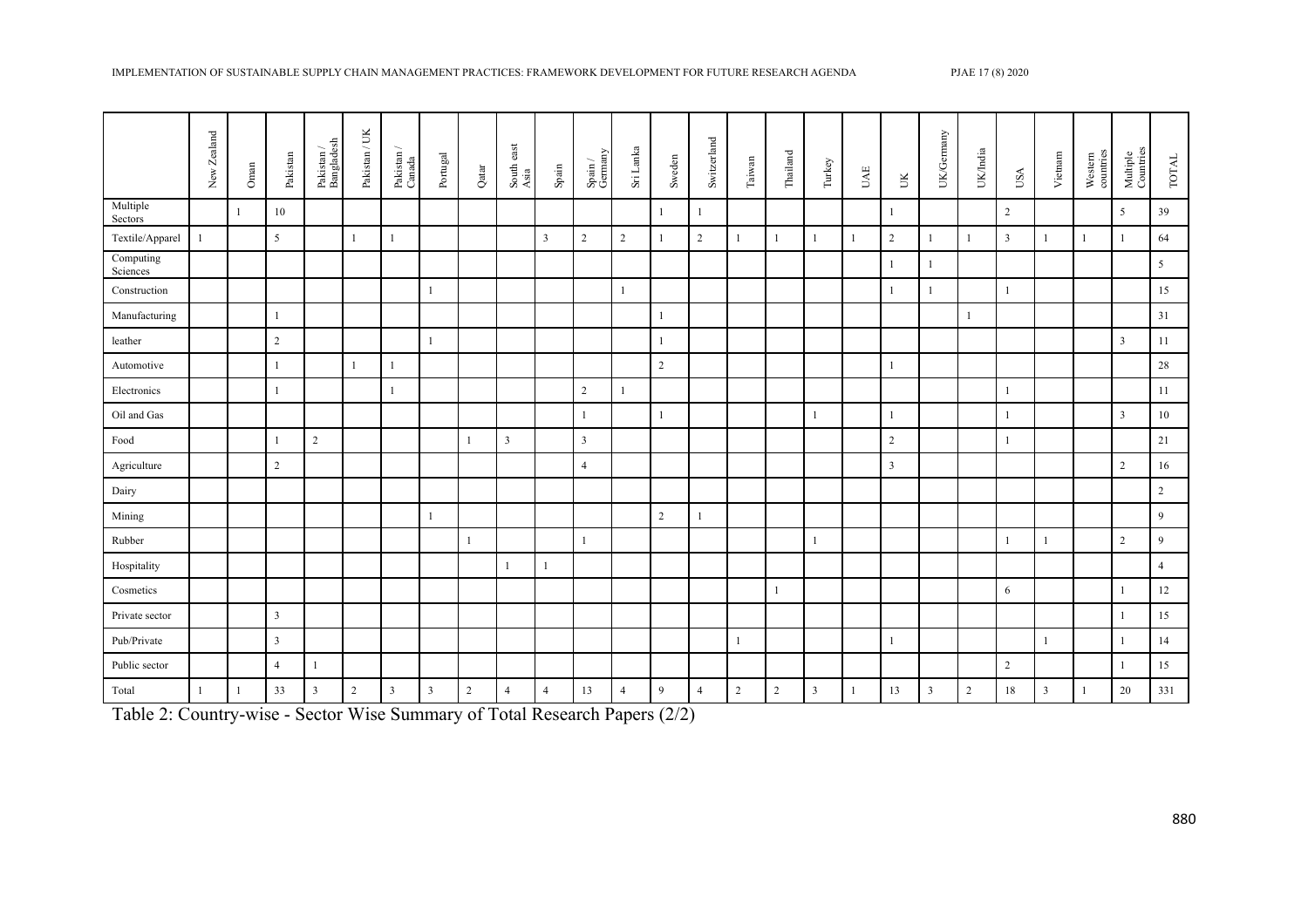| Whereas, a summary of research papers reviewed on inhibitors and facilitators |  |  |
|-------------------------------------------------------------------------------|--|--|
| of SSCM implementation is presented in Table 2 and 3.                         |  |  |

|                  | Austrlia       | Brazil         | Canada | China        | Europe         | Germany | India          | Malaysia     | $_{\rm Pak}$ | South east<br>Asia | Swedan | UAE | USA | Misc.          | <b>TOTAL</b> |
|------------------|----------------|----------------|--------|--------------|----------------|---------|----------------|--------------|--------------|--------------------|--------|-----|-----|----------------|--------------|
| Multiple Sectors |                |                |        |              | $\mathbf{1}$   |         |                |              | $\mathbf{1}$ |                    |        |     | 1   |                | 5            |
| Textile/Apparel  |                |                |        | 1            | 1              |         | $\overline{4}$ |              | ш            | $\mathbf{I}$       |        |     |     | $\overline{c}$ | 10           |
| Construction     | 1              |                |        |              |                |         |                |              |              |                    |        |     |     |                | 2            |
| Manufacturing    | 1              |                |        |              |                |         | ш              |              | 1<br>1       |                    |        |     |     |                | 3            |
| Automotive       |                | л<br>-1        |        |              |                | 1       |                |              |              |                    |        |     |     |                | 3            |
| Electronics      |                | л<br>-1        |        | $\mathbf{1}$ |                |         |                |              |              |                    |        |     |     |                | 3            |
| Oil and Gas      |                |                |        |              |                |         |                |              |              |                    |        |     |     |                | $\mathbf{I}$ |
| Food             |                |                |        |              |                |         |                |              |              |                    | 1      |     |     |                |              |
| Total            | $\overline{2}$ | $\overline{2}$ | -1     | 2            | $\overline{2}$ | 1       | 8              | $\mathbf{r}$ | 3            | 1                  | 1      |     | 1   | 2              | 28           |

Table 3: Country-wise - Sector Wise Summary of Research Papers on Inhibitors

|                  | Austrlia | Brazil | China | USA,<br>Europe,<br>Asia<br>China, | Hong Kong<br>China, | Europe       | Germany        | India | Malaysia     | New Zealand | Pakistan | Taiwan         | UK | USA | Misc. | <b>TOTAL</b>   |
|------------------|----------|--------|-------|-----------------------------------|---------------------|--------------|----------------|-------|--------------|-------------|----------|----------------|----|-----|-------|----------------|
| Multiple Sectors |          |        |       | 1                                 |                     | 1            |                |       | 1            |             |          |                |    |     |       | 6              |
| Textile/Apparel  |          |        |       |                                   |                     | $\mathbf{1}$ |                | 1     |              |             |          | -1             |    |     | H     | 5              |
| Manufacturing    | 1        |        |       |                                   |                     |              |                | 1     |              | 1           | 1        |                |    |     | ı     | 5              |
| Automotive       |          | 1      |       |                                   |                     |              | 1              | 1     |              |             |          |                |    |     |       | 3              |
| Electronics      |          |        |       |                                   |                     |              |                |       |              |             |          | 1              |    |     |       | $\mathfrak{2}$ |
| Private sector   |          |        |       |                                   |                     |              | 1              |       |              |             |          |                |    |     |       |                |
| PUB/PRIVATE      |          |        |       |                                   |                     |              |                |       |              |             |          |                | ı  |     |       | $\mathbf{1}$   |
| Total            | 2        |        |       | 1                                 |                     | 2            | $\overline{2}$ | 3     | $\mathbf{I}$ | 1           | 1        | $\overline{2}$ | 1  |     | 3     | 23             |

Table 4: Country wise - Sector Wise Summary of Research Papers on Facilitators

The researchers conducted a content analysis of all these studies and on the basis of content analysis, a critical discussion is made to evaluate various inhibiting and facilitating factors of SSCM implementation.

## **3. RESULTS AND DISCUSSION**

The facilitating and inhibiting factors of SSCM implementation are categorized into internal and external. Internal factors are considered as those which are from within the company, whereas, external factors are considered as all those factors which emerge out of the external environment. Hereunder, a critical analysis of these factors is carried out.

## **3.1. Facilitators of SSCM Implementation – Internal Factors**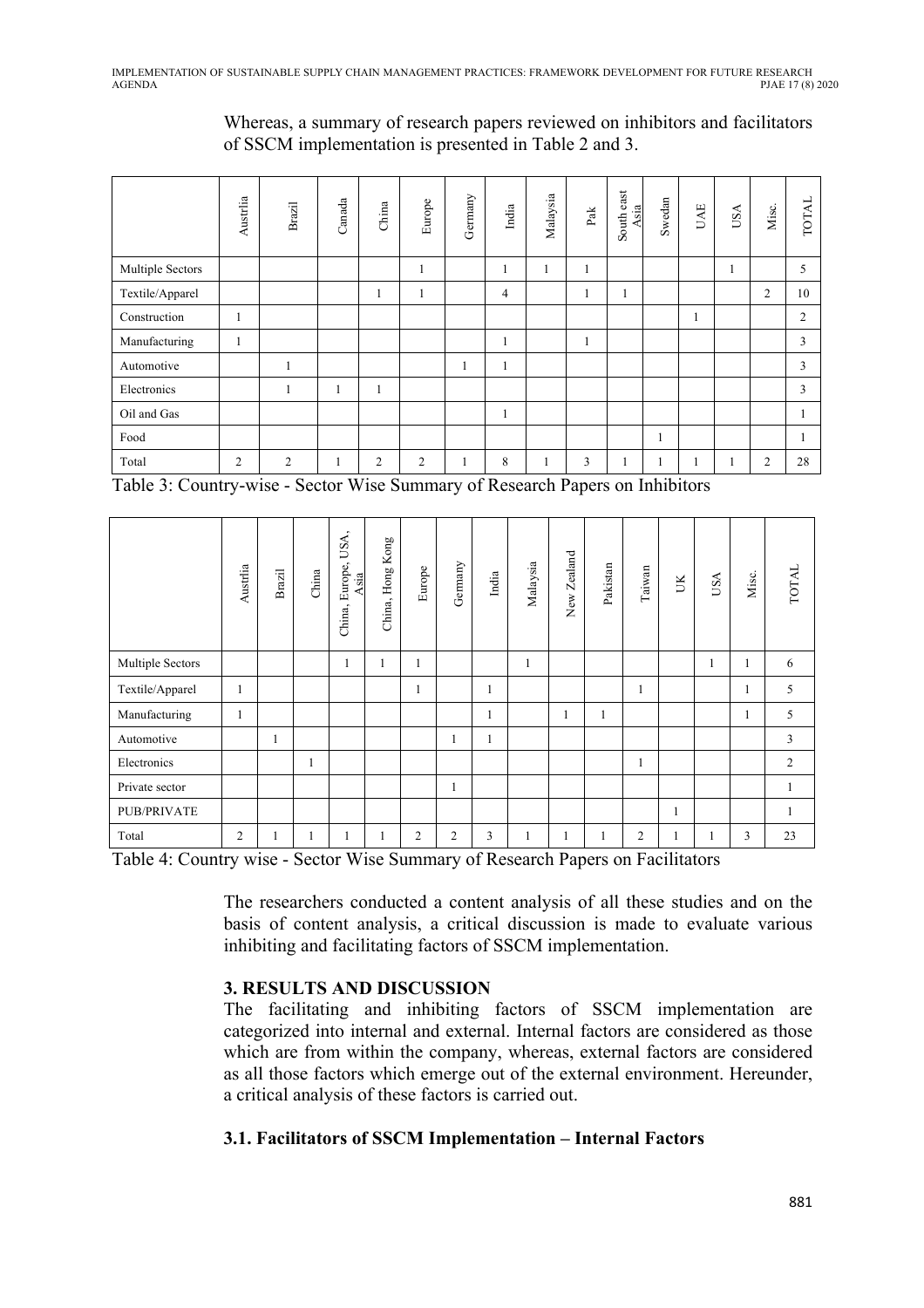After careful review of each study, a total of 14 internal facilitating factors are identified, which act as facilitators in the implementation of SSCM practices in the textile sector. First one is support by organization. SSCM practices cannot be implemented without having support by the organization (Gonzalez-Torre, Alvarez, Sarkis, & Adenso-Diaz, 2010; Oelze, 2017), as it is a prime source in the implementation of SSCM practices. Whereas, some researchers considered promoting corporate culture as a source of support by organizations to implement SSCM practices, such as Stremlau (2016). Secondly, management commitment is considered as one of the strong facilitating factor of SSCM implementation. Stremlau (2016) considered it as top management commitment, Oelze (2017) coined it as just management commitment, whereas Caldera, Desha, & Dawes (2019), viewed it as senior management support.

The third important internal facilitating factor of SSCM implementation is company strategy. Stremlau (2016) argued that for having a sustainability strategy, aligning various departmental strategies is a must for SSCM implementation. On the other hand, Oelze (2017) pointed out the need of a strategy-based approach for the SSCM implementation. While, Caldera, Desha, & Dawes (2019) recommended that assigning clear responsibilities, through a strategy led approach, facilitated the SSCM implementation. Green activities or initiatives also act as the SSCM implementation facilitator, as found by Diabat, Kannan, & Mathiyazhagan (2014). This could include, ecobased designing, hazard management, adoption of green purchasing practices and environmental safeguards. Additionally, green practices communication also acts as a facilitator of SSCM implementation (Stremlau, 2016). Fifth important facilitator of SSCM implementation is the involvement of the employees. Both Stremlau (2016) and Oelze (2017) considered the involvement of employees as inevitable for SSCM implementation. Internal collaborations among different departments of an organization are also found as a source to facilitate SSCM implementation (Oelze, 2017; Stremlau, 2016).

In addition, health and safety standards, being aligned with sustainable development goals of the United Nations, enable the implementation of SSCM practices (Diabat, Kannan, & Mathiyazhagan, 2014). Previously adopted SSCM practices provide a baseline for the implementation of new SSCM practices (Stremlau, 2016). Companies want to avoid reputational risk thrive to implement SSCM practices to enhance their competitive advantage, therefore, reputational risk avoidance also act as a facilitator of SSCM practices. Stremlau (2016) further found that firm size matter when a firm goes with the implementation of SSCM practices. Firms having larger size are more likely to adopt SSCM practices due to having considerable resources, therefore firm size is also a significant facilitator of SSCM practices.

Companies tend to take initiatives to show them socially responsible. Such initiatives are also found as a strong facilitator of SSCM implementation (Stremlau, 2016). Training is an important facilitator of SSCM implementation, as through training, the understanding of sustainability enhances, which makes the employees more vigilant and motivated to follow the SSCM practices (Oelze, 2017). Using tools and techniques through which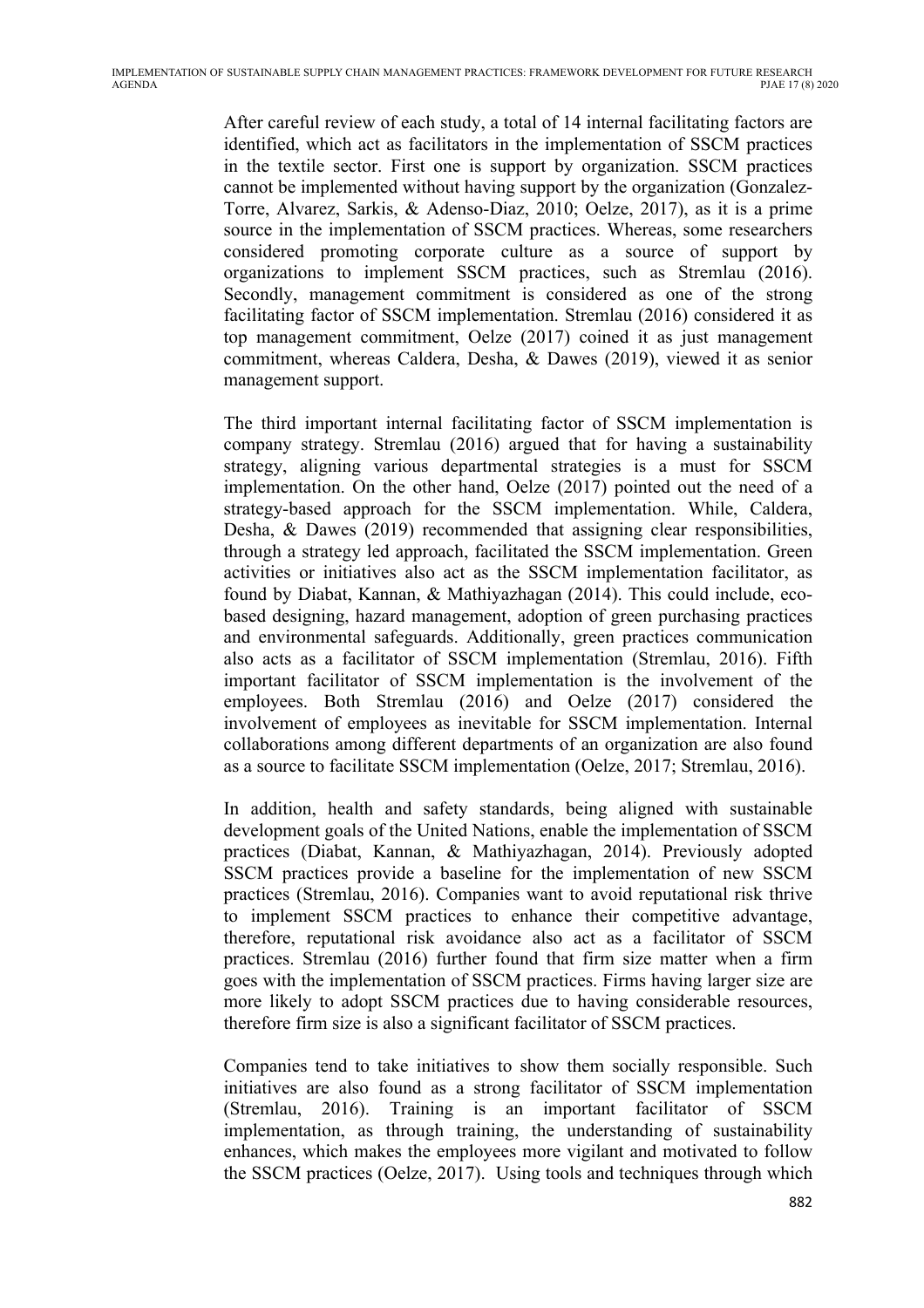lean and green production can be promoted, is also considered as one of the facilitator of SSCM practices (Caldera, Desha, & Dawes, 2019), as such tools and techniques help in overcoming overproduction issues and adopting just-intime approach (Chiarini, 2014), adopting standard operating procedures (Djekic, ovic, Dragojlovic, & Dragovic, 2014) and improving employee engagement in SSCM practices (Faulkner & Badurdeen, 2014). Morover, business orientation plays an effective role in facilitating SSCM practices. Businesses having growth orientation are more inclined to adopt SSCM practices, as they strive to work on their growth at one side and on the other side, they work on optimal utilization of resources during manufacturing. This way, they also promote traceability and transparency (Caldera, Desha, & Dawes, 2019).

#### **3.2. Facilitators of SSCM Implementation – External Factors**

External environmental factors also act as facilitators of SSCM practices. From the review of literature, nine key factors are identified. Support from government through supportive rules and regulations is considered as an important external facilitator of SSCM practices (Wu, Ding, & Chen, 2012; Diabat, Kannan, & Mathiyazhagan, 2014). Government support could be through giving incentives to the companies or defining policies for promoting SSCM practices (Stremlau, 2016). Therefore, government support and regulations are considered as one critical facilitator of SSCM practices. In addition to this, pressures from different stakeholders also facilitate SSCM practices. These pressures could be from competitors. The business strategy of competitors could push the companies to adopt sustainable practices to remain competitive in the market (Diabat, Kannan, & Mathiyazhagan, 2014; Stremlau, 2016). At some instances, the interest of companies could be matching with the competitors, so could also be looking for collaborations with each other, so that they could learn how to adopt SSCM practices (Oelze, 2017).

One other external pressure is from society, which could be in form of gaining social capital (Wu, Ding, & Chen, 2012) and the welfare of the community in terms of improving their economy and living standards (Diabat, Kannan, & Mathiyazhagan, 2014). Motivation to develop social capital and economic welfare of the community are considered two important aspects which build social pressure to act sustainably. Therefore, these social pressures facilitate the implementation of SSCM practices.

Mostly, the implementation of SSCM practices are required by the customers, therefore, focal companies face major pressure from their customers to implement SSCM practices. Literature referred to these pressures as demand by customers (Stremlau, 2016) and client satisfaction (Diabat, Kannan, & Mathiyazhagan, 2014). On the other side, in order to ensure sustainable practices throughout the supply chain, the focal companies ensure that their suppliers also act sustainably, therefore, they tend to develop good relations with their suppliers. Focal companies also develop collaborations with their suppliers, which enable them to implement SSCM practices. Therefore, having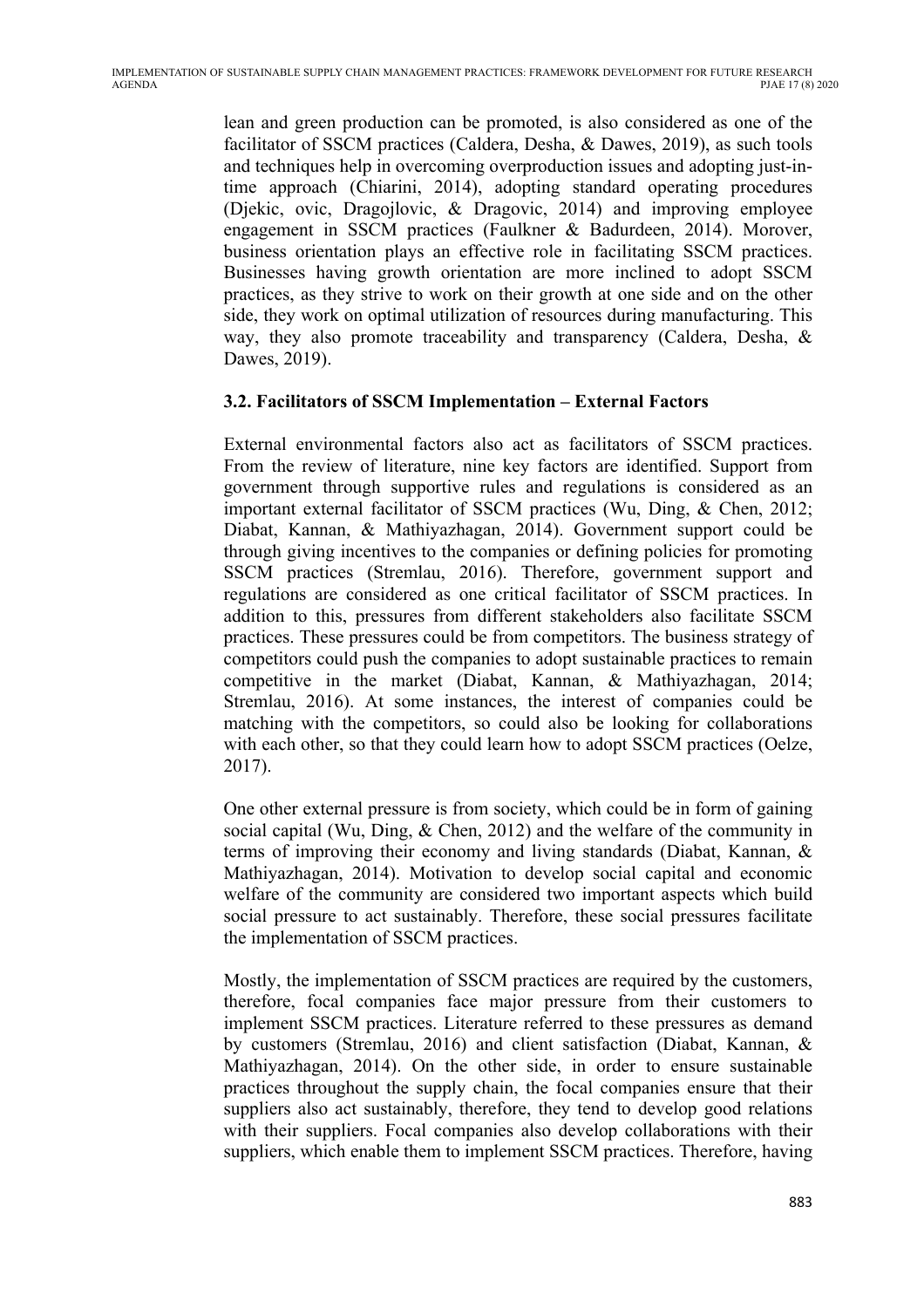good relations with the suppliers facilitate SSCM practices (Oelze, 2017; Stremlau, 2016).

NGOs are considered as one of the key players in developing pressure on the companies to implement SSCM practices (Stremlau, 2016). In order to develop rapport and to avoid any reputational risk, companies go into collaborations with the NGOs (Oelze, 2017). This helps them to handle the pressure exerts by such organizations and at the same time, it enables the companies to implement SSCM practices (Oelze, 2017).

Investors also exert pressure on companies to implement SSCM practices (Stremlau, 2016). This is due to the increased awareness of investors regarding sustainable business operations and production processes by adopting greener products and production methods (Diabat, Kannan, & Mathiyazhagan, 2014). Such pressures enable the implementation of SSCM practices; therefore, investor pressures are also considered as a facilitator of SSCM practices. In a broader context, economic stability and growth, which excel employment and infrastructural development also act as a facilitator of SSCM practices (Diabat, Kannan, & Mathiyazhagan, 2014). Seeking professional advice from external stakeholders and from members of collaborative networks also facilitate the SSCM implementation (Caldera, Desha, & Dawes, 2019).

#### **3.3. Inhibitors of SSCM Implementation – Internal Factors**

The systematic review of literature enabled the researchers to identify nineteen internal factors which inhibit SSCM implementation in the textile sector. One of the key inhibiting factors, which restrict the implementation of SSCM practices is financial constraints. Various researchers considered financial constraints in a different way. Zaabi, Dhaheri, & Diabat (2013) considered that higher cost of sustainability restrict the companies to implement SSCM practices, whereas, Stremlau (2016) found inadequacy of budget and finances as inhibiting factor of SSCM implementation. Similarly, Oelze (2017) found that the companies face resource and cost issues in SSCM implementation and Rasool, Ahmad, & Nazam (2016) found it as simply financial issues. Whereas, Panigrahi & Rao (2018) and Majumdar & Sinha (2018) found that companies found SSCM implementation less attractive due to the involvement of high investments and low returns. Limited access to finance for the green product and processes and fears of financial losses or failures also inhibits the implementation of SSCM practices (Panigrahi & Rao, 2018). Other aspects of financial constraints could be high implementation and maintenance cost (Majumdar & Sinha, Modeling the barriers of green supply chain management in small and medium enterprises: A case of Indian clothing industry, 2018), costly implementation of sustainable technologies (Caldera, Desha, & Dawes, 2019) and demonetization (Raut, Gardas, & Narkhede, 2019). Moreover, when the companies do not make available the funds allocated in the annual budget and also do not make available the minimum resources required for survival of sustainable activities also hinder the SSCM practices (Caldera, Desha, & Dawes, 2019).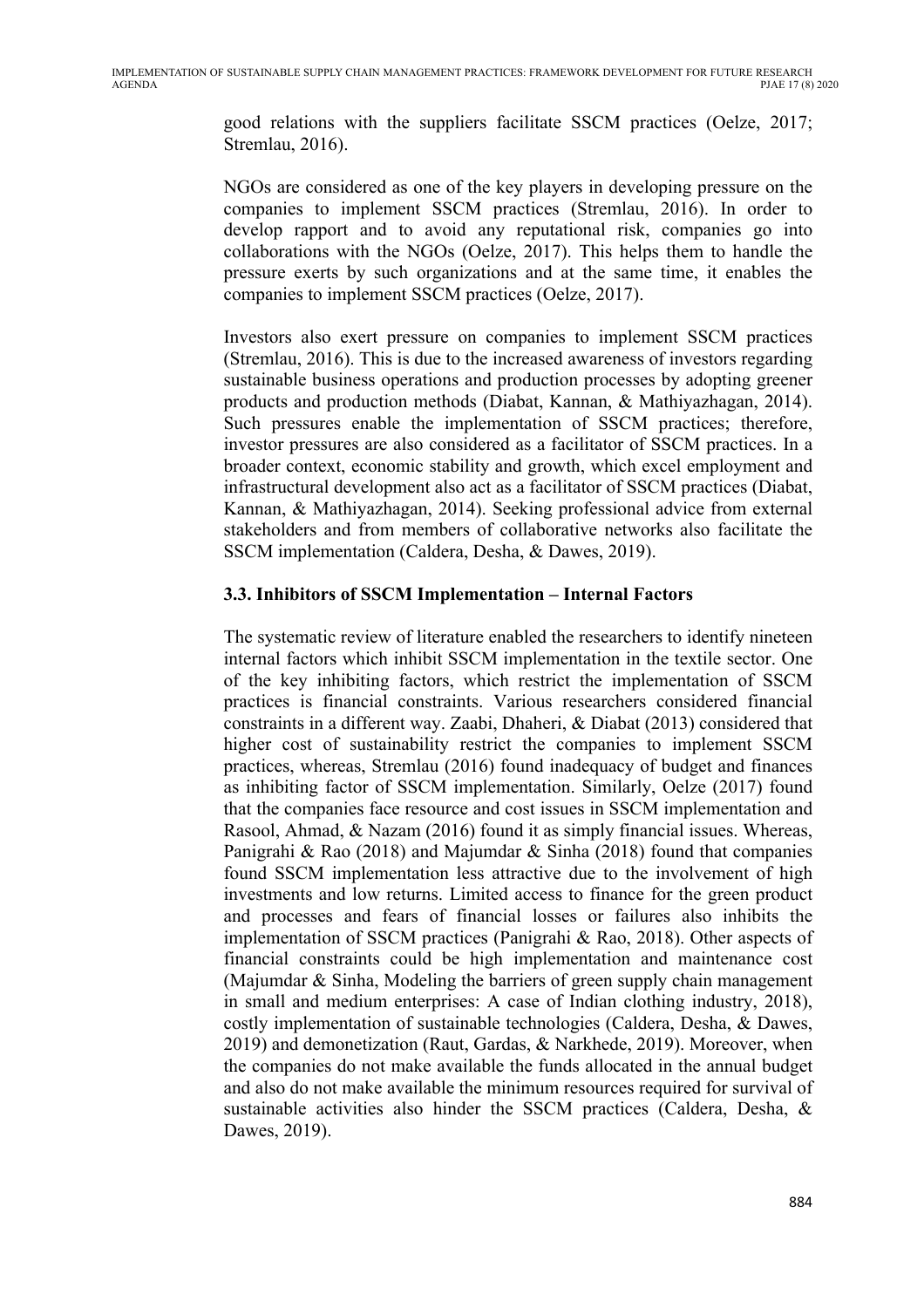Another important aspect where organizations face issues in implementing SSCM practices is management constraints. Researchers found management constraints in different aspects. The lack of commitment of management or lack of top management commitment is found as a major inhibitor of SSCM implementation (Majumdar & Sinha, 2018; Zaabi, Dhaheri, & Diabat, 2013; Stremlau, 2016). In some cases, researchers found that managers lack intrinsic motivation which restricts them to implement SSCM practices (Oelze, 2017), whereas, in some cases, managers lack the capacity to implement SSCM practices (Majumdar & Sinha, Modeling the barriers of green supply chain management in small and medium enterprises: A case of Indian clothing industry, 2018). In some cases, managers put the SSCM practices on lesser priority (Caldera, Desha, & Dawes, 2019). These factors are considered management constraints, which hinder the companies to adopt SSCM practices.

Companies lack IT skills and expertise which is also a major hindering factor in SSCM practices implementation. Some companies fail to adopt the IT strategy (Zaabi, Dhaheri, & Diabat, 2013), whereas some companies lack in having information and communication technologies due to which they fail to implement SSCM practices (Stremlau, 2016). In some cases, SSCM implementation is restricted due to lack of innovation (Rasool, Ahmad, & Nazam, 2016), lack of professionals having exposure of green systems and technical expertise (Panigrahi & Rao, 2018) and lack of required IT skills (Caldera, Desha, & Dawes, 2019).

Managers also lack a basic understanding of sustainability. For instance, they hold little know-how about the concept of sustainability (Zaabi, Dhaheri, & Diabat, 2013), lack knowledge about sustainability (Oelze, 2017; Rasool, Ahmad, & Nazam, 2016), know very less about the environment (Panigrahi & Rao, 2018) and have little awareness of sustainability (Caldera, Desha, & Dawes, 2019). Therefore, lacking understanding of sustainability inhibit the SSCM implementation.

Another important aspect where companies confront issues in SSCM implementation is lack of training and education about sustainability. Various researchers highlighted this issue such as Caldera, Desha, & Dawes (2019), Majumdar & Sinha (2018), Stremlau (2016) and Zaabi, Dhaheri, & Diabat (2013) considered it as lack of training and education, whereas Panigrahi & Rao (2018) considered it as lack of skilled human resource and understanding of environmental benefits arise due to implementation of SSCM practices.

Companies lack in environment management which causes hindrance in SSCM implementation. This lack of environment management is due to highcost implications of disposing wastes (Zaabi, Dhaheri, & Diabat, 2013), lack of ownership of environment safety (Rasool, Ahmad, & Nazam, 2016), costly environment safety solutions and lack of availability of ways and means of managing hazards (Panigrahi & Rao, 2018) and failure to adopt environment measures (Majumdar & Sinha, Modeling the barriers of green supply chain management in small and medium enterprises: A case of Indian clothing industry, 2018).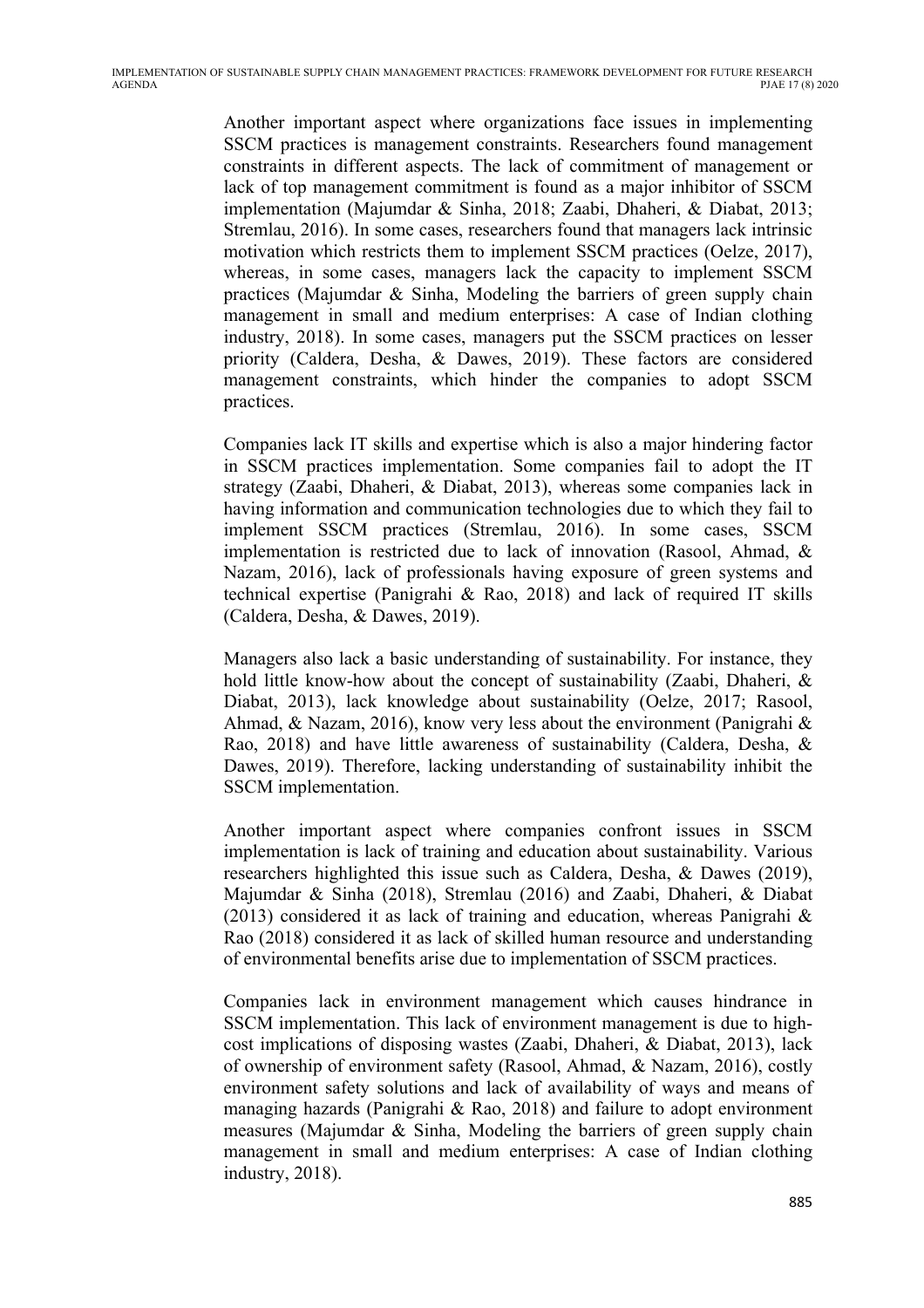Another critical factor which inhibits SSCM implementation is related to organizational structure and system design. In some cases, it is found that existing organizational structure restrict SSCM implementation (Stremlau, 2016). Whereas, it is also found that organizational structure shows inflexibility while shifting to green systems (Majumdar & Sinha, Modeling the barriers of green supply chain management in small and medium enterprises: A case of Indian clothing industry, 2018) and sometimes the complexity in system design cause hindrance in the implementation of SSCM practices (Majumdar & Sinha, 2019).

Companies also lack in having environment friendly processing and marketing of the products. For instance, companies use low cost packaging material which harms the environment (Zaabi, Dhaheri, & Diabat, 2013), they do not follow green marketing practices (Rasool, Ahmad, & Nazam, 2016) and also they do not improve the product characteristics (Panigrahi & Rao, 2018). All of these factors restrict the implementation of SSCM practices. Moreover, companies fail to follow green logistics and reverse logistics (Zaabi, Dhaheri, & Diabat, 2013), as they lack in facilities through which they can practice reverse logistics (Rasool, Ahmad, & Nazam, 2016). This is also related to the lack of knowledge of the green practices (Panigrahi & Rao, 2018), due to which they fail to implement SSCM practices. It is also found that companies lack in green purchasing (Stremlau, 2016) due to lack of competencies in handling supply chains and purchasing function (Rasool, Ahmad, & Nazam, 2016) and also due to poor adoption of green purchasing practices (Panigrahi & Rao, 2018).

Companies also lack proper monitoring and evaluation of sustainability practices. They do not use proper methods for measuring the performance of sustainability practices (Stremlau, 2016) and takes the wrong measures to evaluate sustainability efforts. This phenomenon, therefore, inhibits the implementation of SSCM practices. In addition to this, companies do not have a defined eco-friendly strategy due to which SSCM implementation inhibits (Zaabi, Dhaheri, & Diabat, 2013; Panigrahi & Rao, 2018). Green production is also one of the areas where companies lack, and this shortcoming inhibits SSCM implementation. In the absence of green production (Rasool, Ahmad, & Nazam, 2016) and lack of green materials availability, technology and processes, complex green processes systems and designs and lack of clarity of the results of green practices (Majumdar & Sinha, 2018) are the major factors which inhibit SSCM implementation.

Another important aspect which inhibits the SSCM implementation is the nonaligned short term and long term goals of the organizations; due to different short term and long term goals, companies do not focus on making their supply chains sustainable (Zaabi, Dhaheri, & Diabat, 2013).

Company size is considered as an inhibitor of SSCM implementation (Stremlau, 2016). However, previously, it was observed that company size act as a facilitator. This dichotomy is associated with the small and large size of the companies. When the size of the company is large, it acts as a facilitator of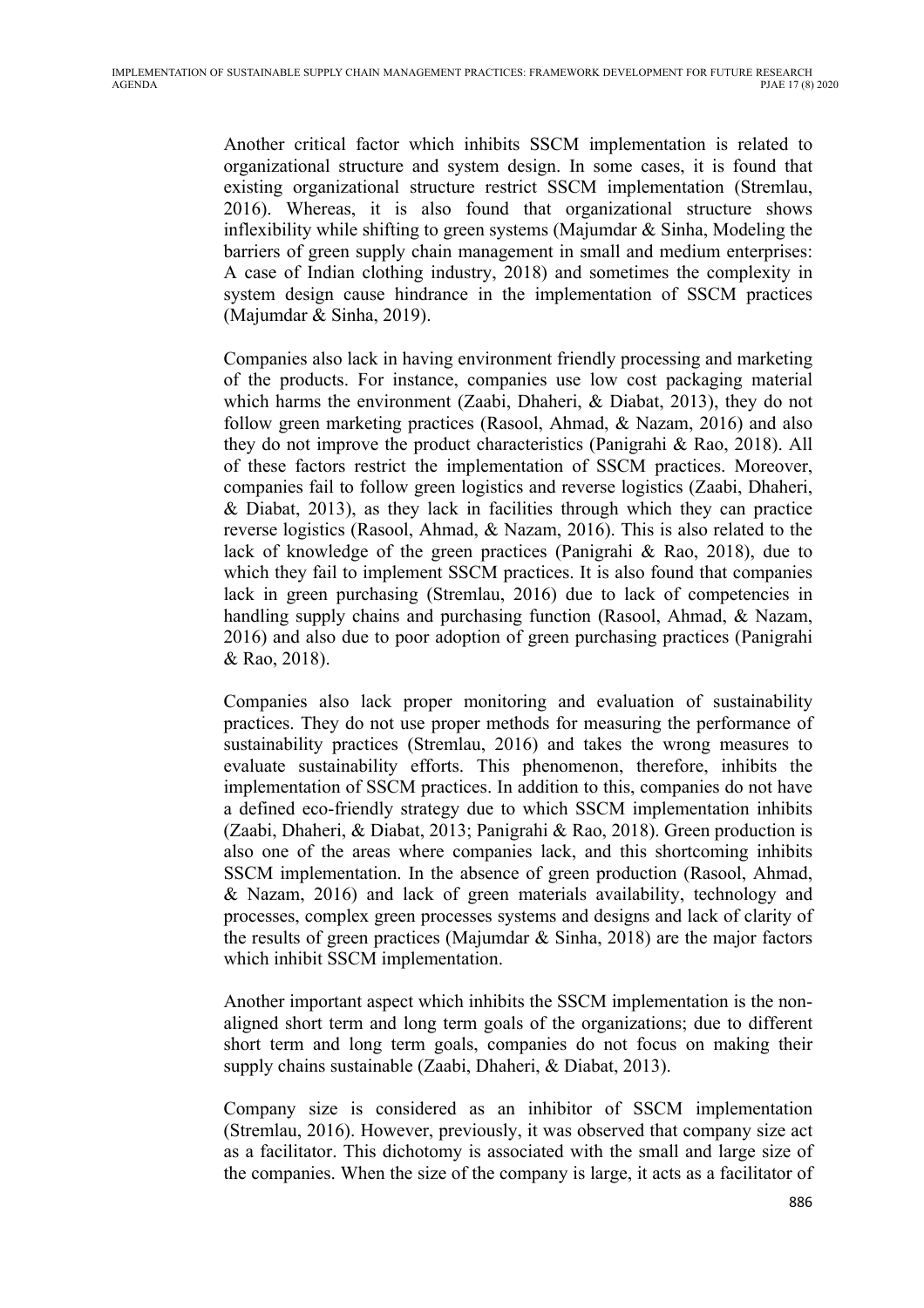SSCM implementation. However, if the size of the company is small, it acts as an inhibitor of SSCM implementation (Stremlau, 2016). Lack of health and safety measures also act as an inhibitor of SSCM implementation (Panigrahi & Rao, 2018). In addition to this, there are some other factors such as lack of responsibility among employees (Panigrahi & Rao, 2018), lack of use of the tool through which risks can be managed (Caldera, Desha, & Dawes, 2019) and lack of integration at various organizational functions such as production, procurement, logistics and distribution (Raut, Gardas, & Narkhede, 2019).

#### **3.4. Inhibitors of SSCM Implementation – External Factors**

From the review of literature, this study has identified eight external inhibiting factors which restrict the implementation of SSCM practices. One of the major aspects found in this category is the lack of support from governments. A number of researchers highlighted this inhibitor in their studies, although, they have presented it in different perspectives. For instance, Zaabi, Dhaheri, & Diabat (2013) considered it as lack of sustainability standards and the regulations, whereas, Rasool, Ahmad, & Nazam (2016), Oelze (2017) and Stremlau (2016) considered it as just lack of regulations. A different perspective is presented by Panigrahi & Rao (2018) who claimed that companies do not consider sustainability seriously as governments lack in regulating them through strict rules and regulations. Whereas, Majumdar & Sinha (2018) and Majumdar & Sinha (2019) pointed out that due to least support by regulators, companies show their inability to implement SSCM practices. The intensity of this inhibitor increases when regulatory authorities have the least control on companies (Caldera, Desha, & Dawes, 2019) and when governments put in place out of context and ineffective sustainability policies (Raut, Gardas, & Narkhede, 2019).

Another important aspect which inhibits the implementation of SSCM practices is the economic constraints. Poor economic conditions (Zaabi, Dhaheri, & Diabat, 2013; Rasool, Ahmad, & Nazam, 2016), low employment opportunities (Panigrahi & Rao, 2018), market uncertainty (Majumdar & Sinha, 2018) and low foreign direct investment (Raut, Gardas, & Narkhede, 2019) are some of the key economic factors which inhibit the implementation of SSCM practices.

Companies face issues from the supplier side when they go with SSCM implementation. Suppliers do not fulfil their commitments (Stremlau, 2016), coordination with the suppliers is a major hindrance (Rasool, Ahmad, & Nazam, 2016), issues in assessing standards complied by suppliers with regards to environment protection (Panigrahi & Rao, 2018) are some of the major hindrance form the supplier side which inhibits SSCM implementation. Moreover, lack of rewards for green suppliers (Majumdar & Sinha, 2018), absence of green suppliers and lack of trust among supply chain partners (Majumdar & Sinha, 2019) also inhibit SSCM implementation.

Companies also face issues from the competitor side, which inhibit the implementation of SSCM practices. It is also observed that pressures from the competitor side act as a facilitator of SSCM practices as well. However, in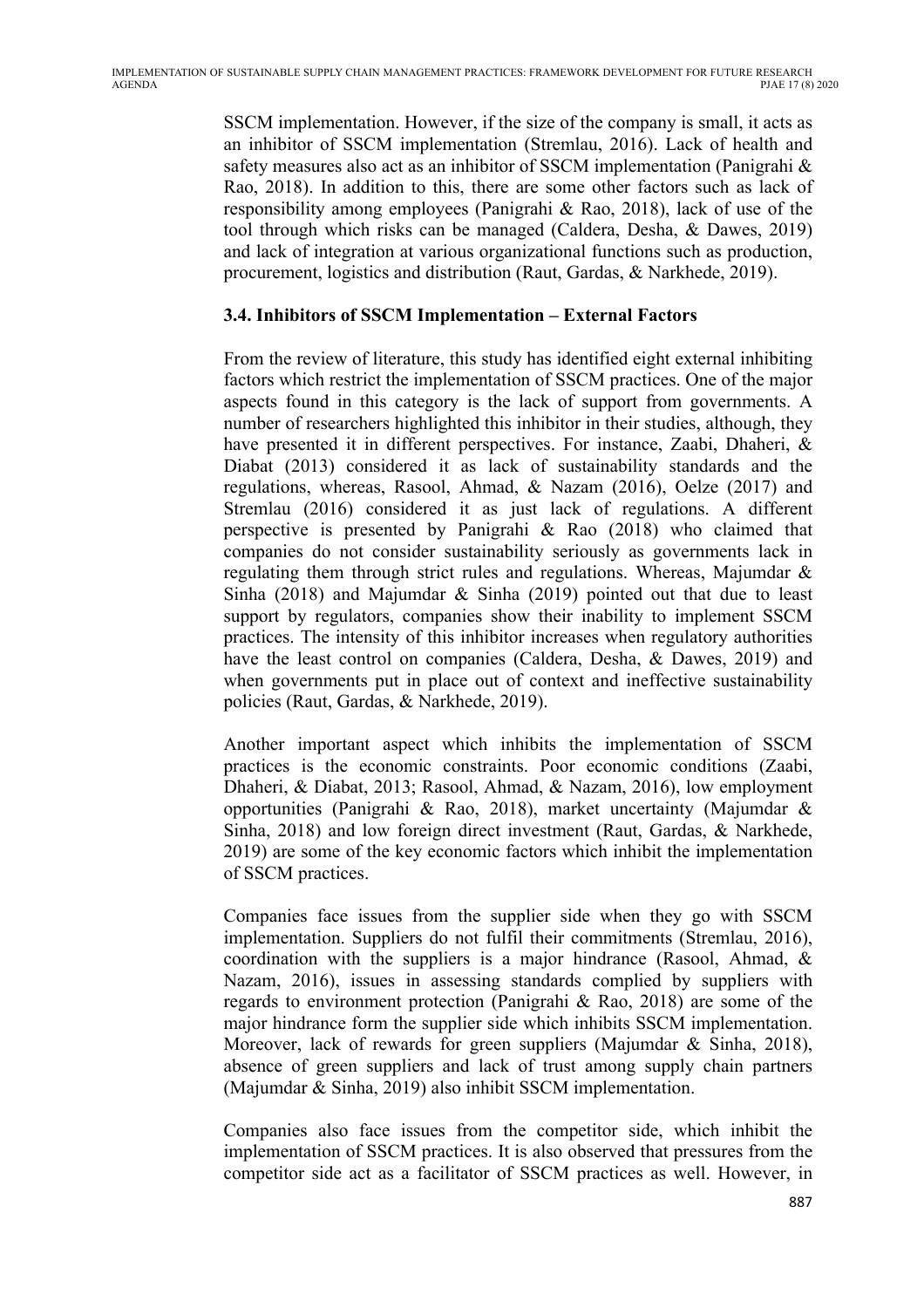some instances, competitors' pressures become an inhibitor of SSCM practices and due to these pressures, companies are constrained to abandon SSCM practices. For instance, in a cost competitive environment, a company has to stop its sustainability program to remain competitive in the market (Stremlau, 2016). Companies also face cultural issues while implementing SSCM practices. For instance, communication barriers and varying cultural context in a global environment (Rasool, Ahmad, & Nazam, 2016; Stremlau, 2016). In addition, there are social issues which inhibit the implementation of SSCM practices such as ignoring the social aspect of sustainability (Rasool, Ahmad, & Nazam, 2016) and failing to take initiatives for the economic welfare of the community being suffered from the production operations (Panigrahi & Rao, 2018). Some other prominent factors found in the literature which inhibit SSCM implementation are poor infrastructure (Panigrahi & Rao, 2018; Raut, Gardas, & Narkhede, 2019) and lack of self-regulation by the industry (Zaabi, Dhaheri, & Diabat, 2013).

## **4. CONCLUSION**

SSCM has emerged as a hot area of debate among academics and practitioners. However, the implementation of SSCM practices in the textile sector is found a challenging phenomenon. The globalization, information and communication developments, better public infrastructure and logistics provisions and shorter product life cycle due to fast fashion trends are some of the key aspects requiring businesses to strengthen their supply chains. A number of efforts are being made to integrate the concept of sustainably in supply chain management. For instance, making the procurement, logistics and knowledge management as sustainable business activities. Various sustainability standards have been put in place to ensure sustainability throughout the supply chains.

Supply chain management in the textile sector is a source to develop a competitive advantage. It helps in the provision of the best value for money to the customers, also it helps in managing supply chain risk, fixing source complexities and dynamism. Considering the quality aspect, the importance of sustainability in the supply chain becomes more crucial. While reviewing the literature on SSCM implementation, it was found that companies face a number of factors which either inhibit the said implementation or facilitate the SSCM implantation. However, at the same, it was found that the literature on inhibiting and facilitating factors of SSCM is scattered having spread across various industries and country contexts and lacks uniformity. A number of factors exist in one country or industry context do not prevail in other country or industry context.

The lack of uniformity and existence of scattered literature gave motivation to the authors of this study to conduct a comprehensive review of existing literature on implementation of SSCM practices so that a range of inhibiting and facilitating factors could be identified from the studies conducted in various country and industry context. Therefore, the aim of the current study was to develop a theoretical framework showing which factors inhibit and which factors facilitate the implementation of SSCM practices, by conducting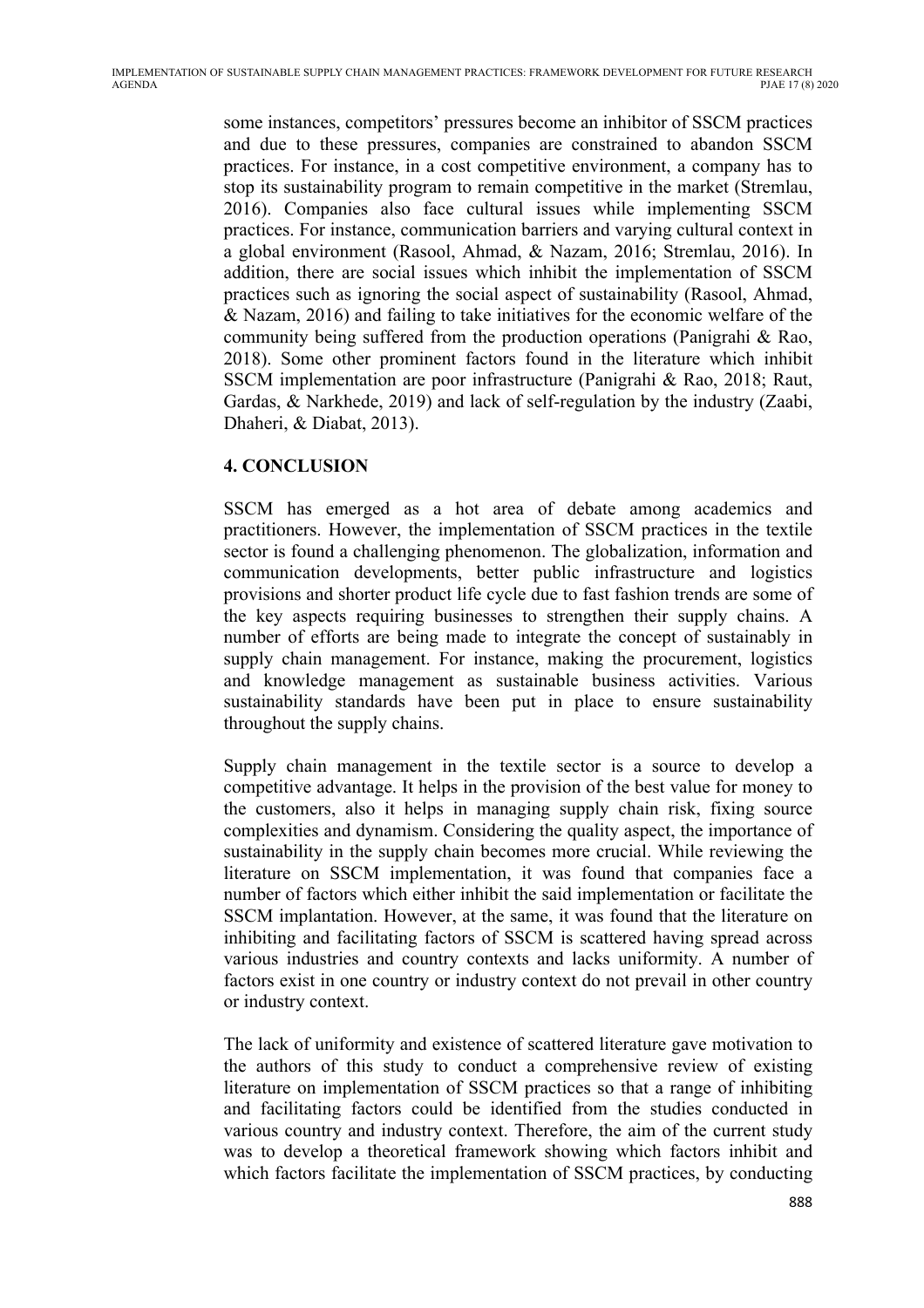a comprehensive review of existing literature on SSCM. This has enabled the researchers to develop a framework for future research in the field of SSCM with specific reference to the textile industry.

The authors have reviewed 331 studies from the field of SSCM published between the time period from 2000 to 2019. After careful scrutiny, some specific studies pertaining to inhibitors and facilitators of SSCM are identified for further review from the textile sector of different countries. Table 2 and 3 show that 10 studies are found regarding the inhibitors, whereas, only five studies are found regarding the facilitators of SSCM in the textile sector.

The factors identified as inhibitors or facilitators are further divided into either internal or external factors. The study has documented fourteen internal and nine external facilitating factors of SSCM implementation. Whereas, nineteen internal and eight external inhibitors are documented in this study. From the review of these inhibiting and facilitating factors, it is found that companies confront these issues while implementing SSCM practices and if these inhibiting factors could be addressed effectively by the supply chain and sustainability managers, the implementation of SSCM practices can be further smoothened. On the other side, if the facilitating factors could be further improved, it would also be helping in implementing the SSCM practices. Based on this review, the authors have been able to develop the following conceptual framework (Figure 1), which provides a basis for future research on the SSCM implementation.



Figure 2: Conceptual Framework for Future Studies

This study is conducted under certain limitations. The first one is that for identification of inhibiting and facilitating factors of SSCM implementation, it has relied only on already published work. Future studies can overcome this limitation by seeking evidence from the managers of the textile industry regarding these inhibiting and facilitating factors. Moreover, the study has focused only on the inhibiting and facilitating factors of SSCM from the textile sector. A more diverse kind of factors could be identified if more industrial sectors to be included in the study.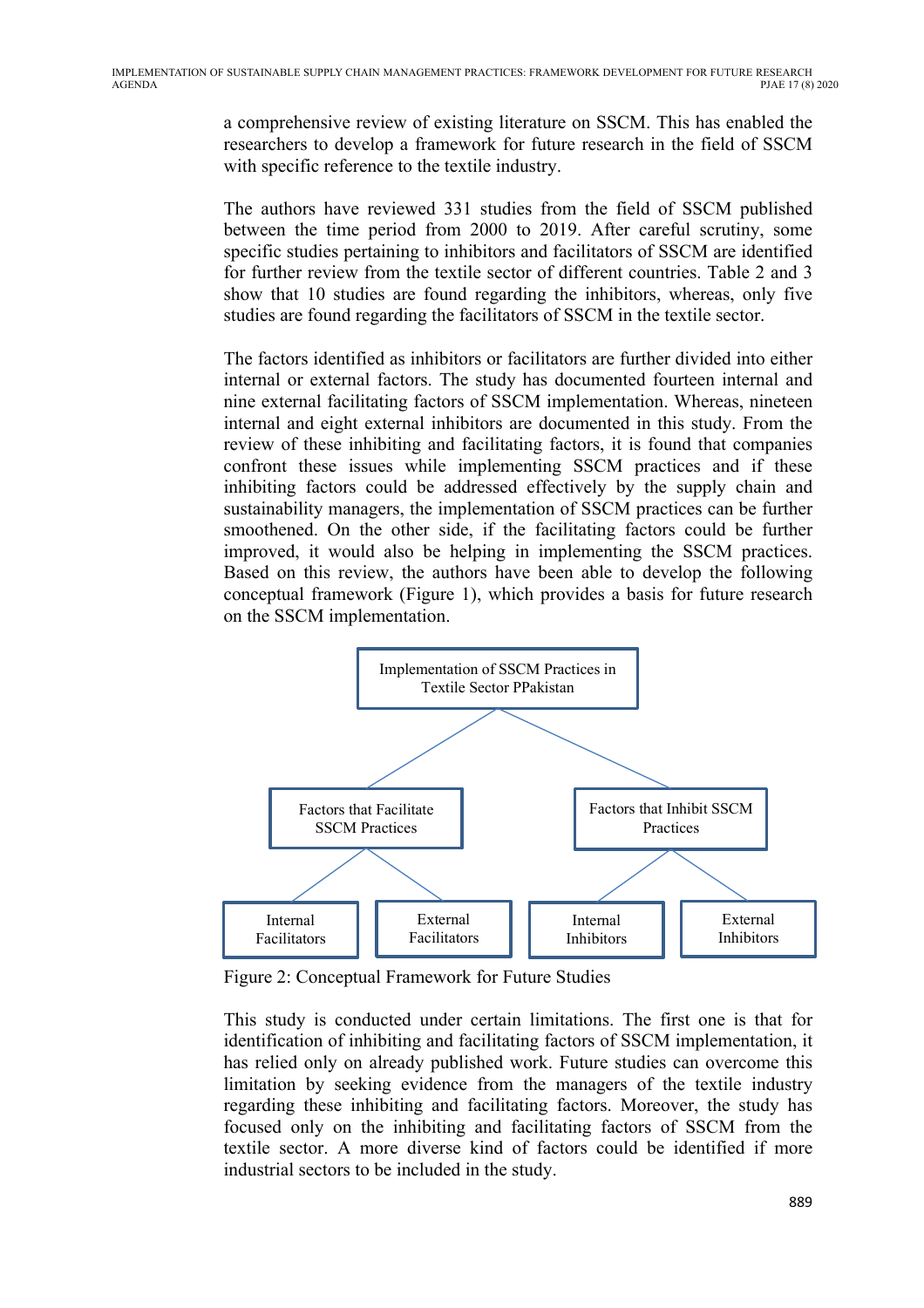#### **REFERENCES**

- Ansari, Z. N., & Kant, R. (2017). A State-of-Art Literature Review Reflecting 15 Years of Focus on Sustainable Supply Chain Management. *Journal of Cleaner Production, 142*, 2524-2543.
- Balkau, F., & Sonnemann, G. (2011). *Supply Chain Managemnet - New Pespectives - Addressing Sustainability Issues Through Enhanced Supply-Chain Management.* https://www.intechopen.com/books/supply-chain-managementnew-perspectives/addressing-sustainability-issues-through-enhanced-supplychain-management.
- Booth, A., Papaioannou, D., & Sutton, A. (2016). *Systematic approaches to a successful literature review.* Sage.
- Caldera, H. T., Desha, C., & Dawes, L. (2019). Evaluating the enablers and barriers for successful implementation of sustainable business practice in 'lean' SMEs. *Journal of Cleaner Production, 218*, 575-590.
- Chen, I. S., & Fung, P. K. (2013). Relationship configurations in the apparel supply chain. *Journal of Business & Industrial Marketing* , 303-316.
- Chiarini, A. (2014). Sustainable manufacturing-greening processes using specific Lean Production tools: An empirical observation from European motorcycle component manufacturers. *Journal of Cleaner Production*, 226-233.
- Clayton, T., & Radcliffe, N. J. (2018). *Sustainability: A Systems Approach.* Routledge.
- Cooper, W. D. (2010). Textile and Apparel Chains for the 21st Centuary. *Journal of Textile and Apparel, Technology and Management*, 1-10.
- Desore, A., & Narula, S. A. (2018). An Overview on Corporate Response Towards Sustainability Issues in Textile Industry. *Environment, Deveverlopment and Sustainability, 20*(1), 1439-1459.
- Diabat, A., Kannan, D., & Mathiyazhagan, K. (2014). Analysis of enablers for implementation of sustainable supply chain management - A textile case. *Journal of Cleaner Production*, 391-403.
- Djekic, I., ovic, D. Z., Dragojlovic, S., & Dragovic, R. (2014). Lean Manufacturing Effects in a Serbian Confectionery Company – Case Study . *Organizacija*, 143-152.
- Dubey, R., Gunasekaran, A., Childe, S. J., Papadopoulos, T., & Wamba, S. F. (2017). World Class Sustainable Supply Chain Management: Critical Review and Further Research Directions. *The International Journal of Logistics Management, 28*(2), 332-362.
- Ellen MacArthur Foundation. (2017). *A New Textiles Economy: Redesigning fashion's future*. Retrieved 12 02, 2018, from https://www.ellenmacarthurfoundation.org/publications/a-new-textileseconomy-redesigning-fashions-future
- Faulkner, W., & Badurdeen, F. (2014). Sustainable Value Stream Mapping (Sus-VSM): methodology to visualize and assess manufacturing sustainability performance. *Journal of Cleaner Produciton*, 8-18.
- Fletcher, K. (2013). *Sustainable Fashion and Textiles: Design Journeys.* London: Routledge .
- Gonzalez-Torre, P., Alvarez, M., Sarkis, J., & Adenso-Diaz, B. (2010). Barriers to the Implementation of Environmentally Oriented Reverse Logistics: Evidence from the Automotive Industry Sector. *British Journal of Management*, 889- 904.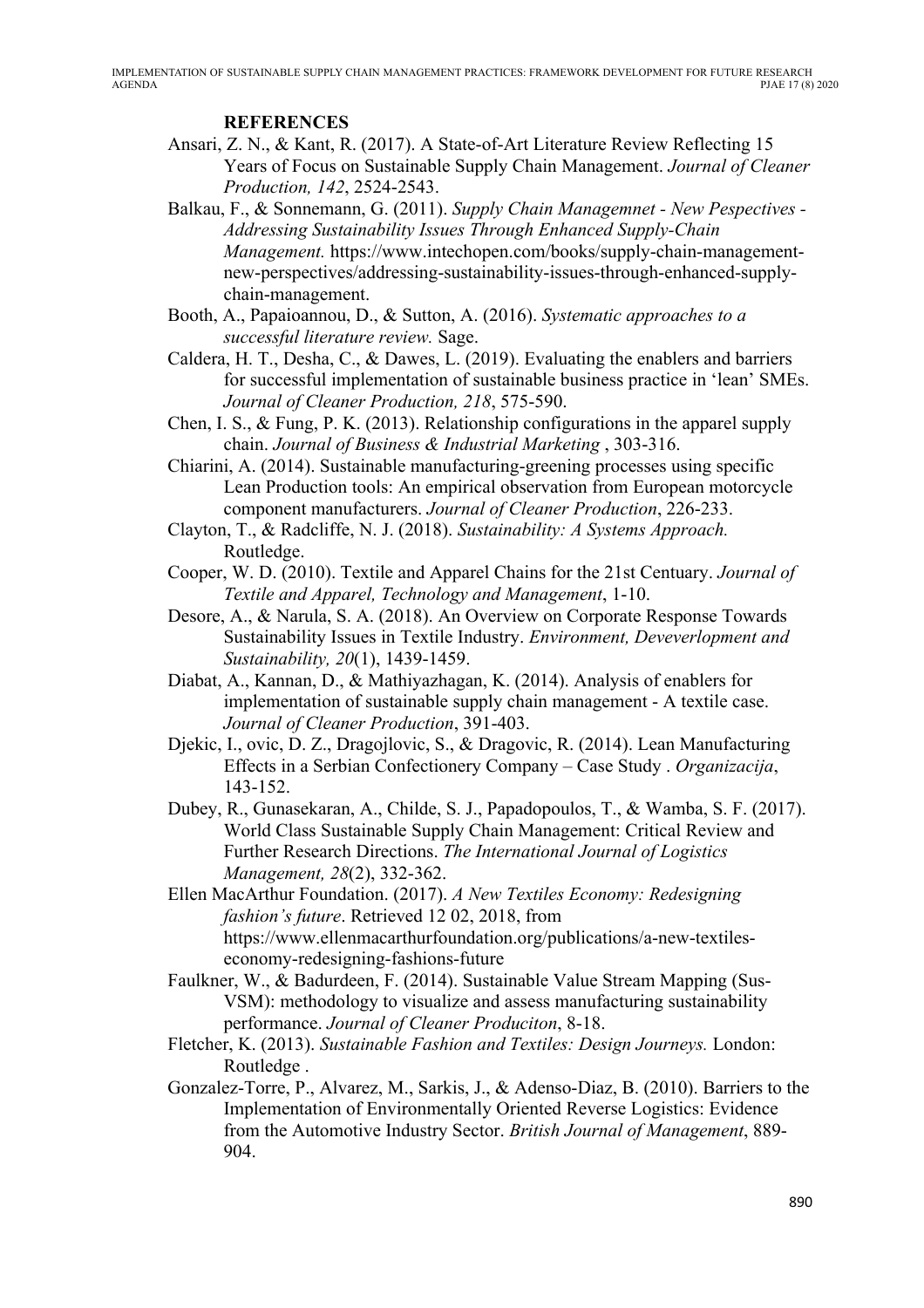- Husted, B. W., & Sousa-Filho, J. M. (2017). The impact of sustainability governance, country stakeholder orientation, and country risk on environmental, social, and governance performance. *Journal of Cleaner Production*, 93-102.
- Jia, F., Zuluaga-Cardona, L., Bailey, A., & Rueda, X. (2018). Sustainable Supply Chain Management in Developing Countries: An Analysis of the Literature. *Journal of Cleaner Production, 189*, 263-278.
- Kaura, J., Sidhua, R., Awasthib, A., Chauhanc, S., & Goyal, S. (2018). A DEMATEL Based Approach for Investigating Barriers in Green Supply Chain Management in Canadian Manufacturing Firms. *International Journal of Production Research, 56*(1-2), 312-332.

Khalil, M., Khalil, R., & Khan, S. (2019). A study on the effect of supply chain

- management practices on organizational performance with the mediating role of innovation in SMEs. *Uncertain Supply Chain Management*, *7*(2), 179-190.
	- Koberg, E., & Longoni, A. (2019). A Systematic Review of Sustainable Supply Chain Management in Global Supply Chain. *Journal of Cleaner Production, 207*, 1084-1098.
	- Kumar, D., & Rahman, Z. (2017). Analyzing Enablers of Sustainable Supply Chain: ISM and Fuzzy AHP Approach. *Journal of Modelling in Management, 12*(3), 498-524.
	- Majumdar, A., & Sinha, S. (2018). Modeling the barriers of green supply chain management in small and medium enterprises: A case of Indian clothing industry. *Management of Environmental Quality: An International Journal*, 1110-1122.
	- Majumdar, A., & Sinha, S. K. (2019). Analyzing the barriers of green textile supply chain management in Southeast Asia using interpretive structural modeling. *Sustainable Production and Consumption*, 176–187.
	- Movahedipour, M., Zeng, J., Yang, M., & Wu, X. (2017). An ISM Approach for the Barrier Analysis in Implementing Sustainable Supply Chain Management: An Empirical Study. *Management Decision, 55*(8), 1824-1850.
	- Oelze, N. (2017). Sustainable Supply Chain Management Implementation–Enablers and Barriers in the Textile Industry. *Sustainability, 09*(1435), 1-15.
	- Oelze, N. (2017). Sustainable Supply Chain Management Implementation–Enablers and Barriers in the Textile Industry. *Sustainablity*, 1-15.
	- Panigrahi, S. S., & Rao, N. S. (2018). A Stakeholders' Perspective on Barriers to Adopt Sustainable Practices in MSME Supply Chain: Issues and Challenges in the Textile Sector. *Research Journal of Textile and Apparel, 22*(1), 59-76.
	- Rajeev, A., Pati, R. K., Padhi, S. S., & Govindan, K. (2017). Evolution of Sustainability in Supply Chain Management: A Literature Review. *Journal of Cleaner Production, 162*, 299-314.
	- Rasool, Y., Ahmad, W., & Nazam, M. (2016). Empirical Study on Implementation of Sustainable Supply Chain Management: A Case of Textile Sector. *International Journal of Sustainability Management and Information Technologies, 2*(4), 21-27.
	- Raut, R., Gardas, B. B., & Narkhede, B. (2019). Ranking the Barriers of Sustainable Textile and Apparel Supply Chain: An Iterpretive Sructural Modelling Methodology. *Benchmarking: An International Journal*.
	- Saeed, M. A., & Kersten, W. (2019). Drivers of Sustainable Supply Chain Management: Identification and Classification. *Sustaiability*, 1-23.